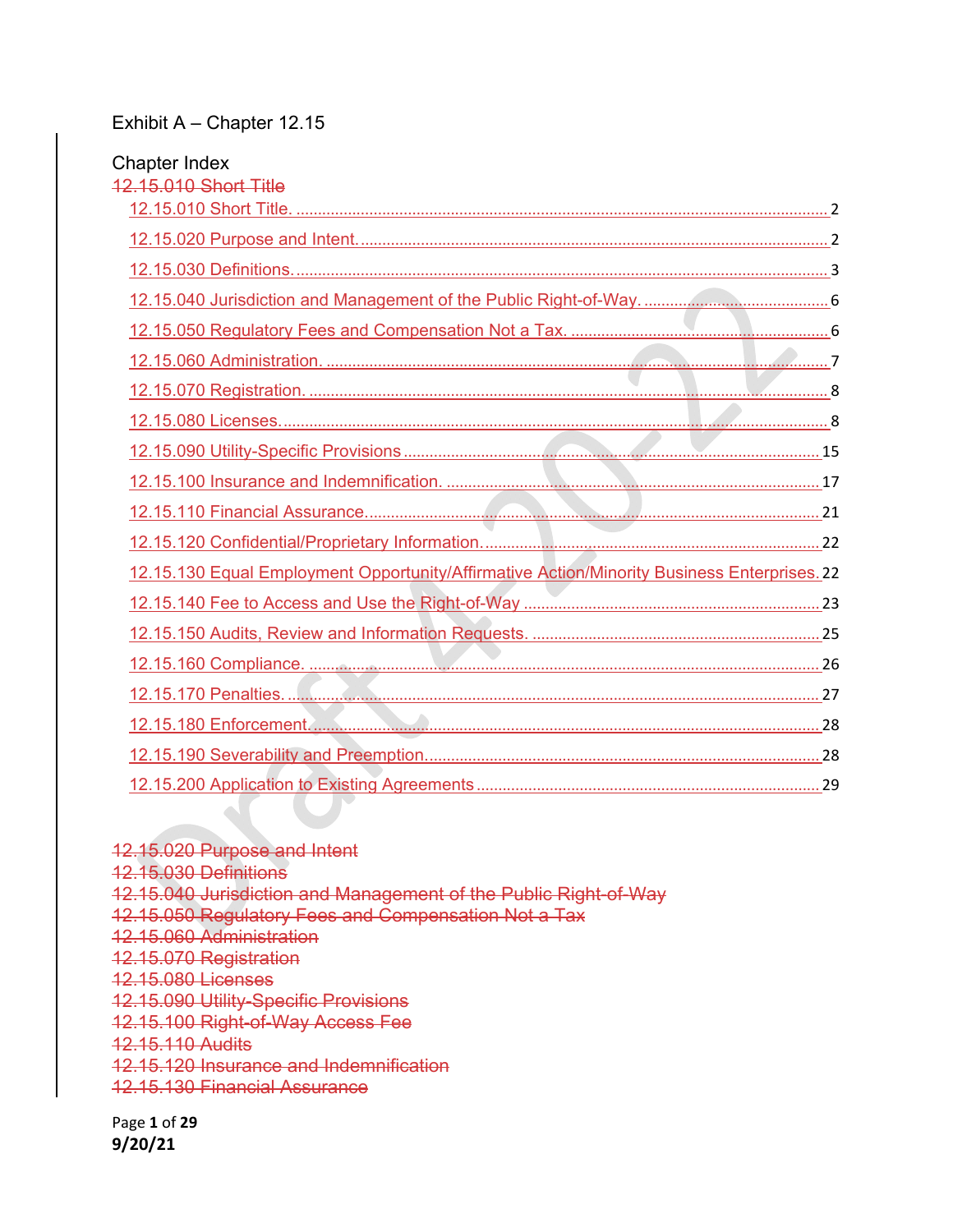12.15.140 Compliance 12.15.150 Confidential/Proprietary Information 12.15.160 Equal Employment Opportunity/Affirmative Action/Minority Business **Enterprises** 12.15.170 Penalties 12.15.180 Enforcement 12.15.190 Severability and Preemption 12.15.200 Application to Existing Agreements

## **12.15.010 Short Title.**

The ordinance codified in this Chapter will be known and may be referenced as the "Utility Access to and Use of the Right-of-Way" ordinance.

#### **12.15.020 Purpose and Intent.**

The purpose and intent of this Chapter is to:

- A. Grant and manage reasonable access to and use of the right-of-way, held in trust by the city, for utility purposes and to conserve the limited physical capacity of the right-of-way consistent with applicable state and federal law;
- B. Ensure that the city's current and ongoing costs of granting and managing access to and the use of the right-of-way are fully compensated by the persons seeking such access and causing such costs;
- C. Secure fair and reasonable compensation to the city and its residents, who have invested millions of dollars in public funds to build and maintain the right-of-way, from persons who generate revenue by placing or using facilities in the right-ofway and charging residents for services delivered via those facilities;
- D. Ensure that all utility companies, persons and other entities owning or operating facilities or providing services within the city register and comply with the ordinances, rules and regulations of the city;
- E. Ensure that the city can continue to fairly and responsibly protect the public health, safety and welfare of its residents, and ensure the structural integrity of its right-of-way when a primary cause for the early and excessive deterioration of the right-of-way is its frequent excavation by persons whose facilities are located in the right-of-way;
- F. Encourage the provision of advanced and competitive utility services on the widest possible basis to businesses and residents of the city; and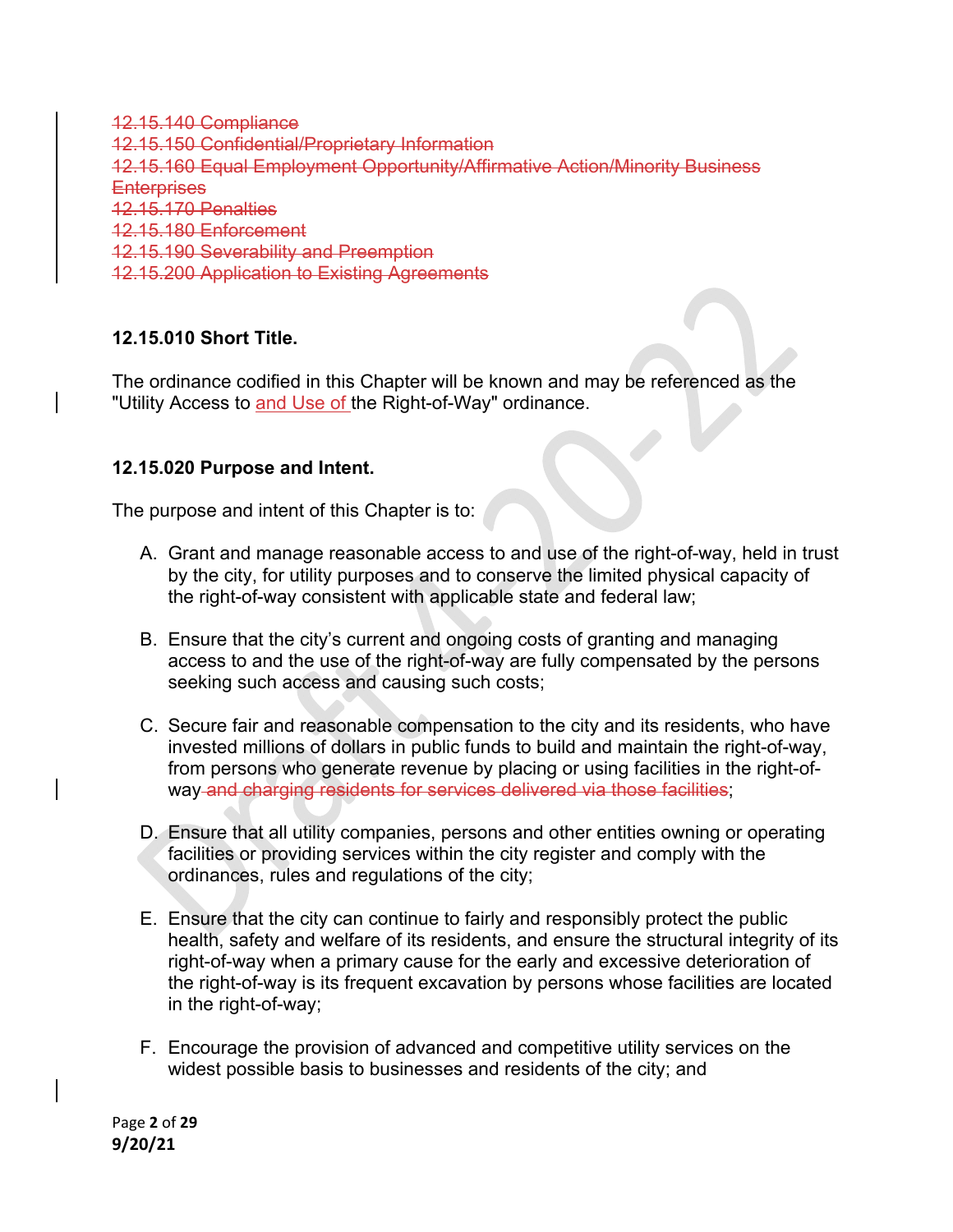G. Provide an equal and level playing field for all utility companies, persons and other entities who provide services within the city.

### **12.15.030 Definitions.**

For the purposes of this Chapter the following terms, phrases, words and their derivations will have the meaning given below. When not inconsistent with the context, words used in the present tense include the future, words in the plural number include the singular number and words in the singular number include the plural number. The word "will" is mandatory and "may" is permissive.

- A. "Business License Appeals Board" means the board in Section 7.02.295 of the City Code.
- B. "Cable service" is defined consistent with federal laws and means the one-way transmission to subscribers of: (i) video programming; or (ii) other programming service; and subscriber interaction, if any, which is required for the selection or use of such video programming or other programming service.
- C. "City" means the City of Portland, an Oregon municipal corporation, and individuals authorized to act on the city's behalf.
- D. "City Council" means the elected governing body of the city.
- E. "Communications services" means any service provided for the purpose of transmission of information including but not limited to voice, video or data, without regard to the transmission protocol employed, whether or not the transmission medium is owned by the provider itself. Communications services includes all forms of telephone services and voice, video, data or information transport, but does not include: (i) cable service; (ii) open video system service, as defined in 47 C.F.R. 76; (iii) over-the-air radio or television broadcasting to the public-at-Iarge from facilities licensed by the Federal Communications Commission or any successor; (iv) public communications systems; and (v) direct-to-home satellite service within the meaning of Section 602 of the Telecommunications Act (47 U.S.C. 151 et seq.).
- F. "Director" means the director for the City's Office for Community Technology or any successor City bureau.
- G. "Fossil fuels" means petroleum products (such as crude oil and gasoline), coal, methanol and gaseous fuels (such as natural gas and propane) that are made from decayed plants and animals that lived millions of years ago and are used as a source of energy. Denatured ethanol and similar fuel additives with less than five percent (5%) fossil fuel content, biodiesel/renewable diesel with less than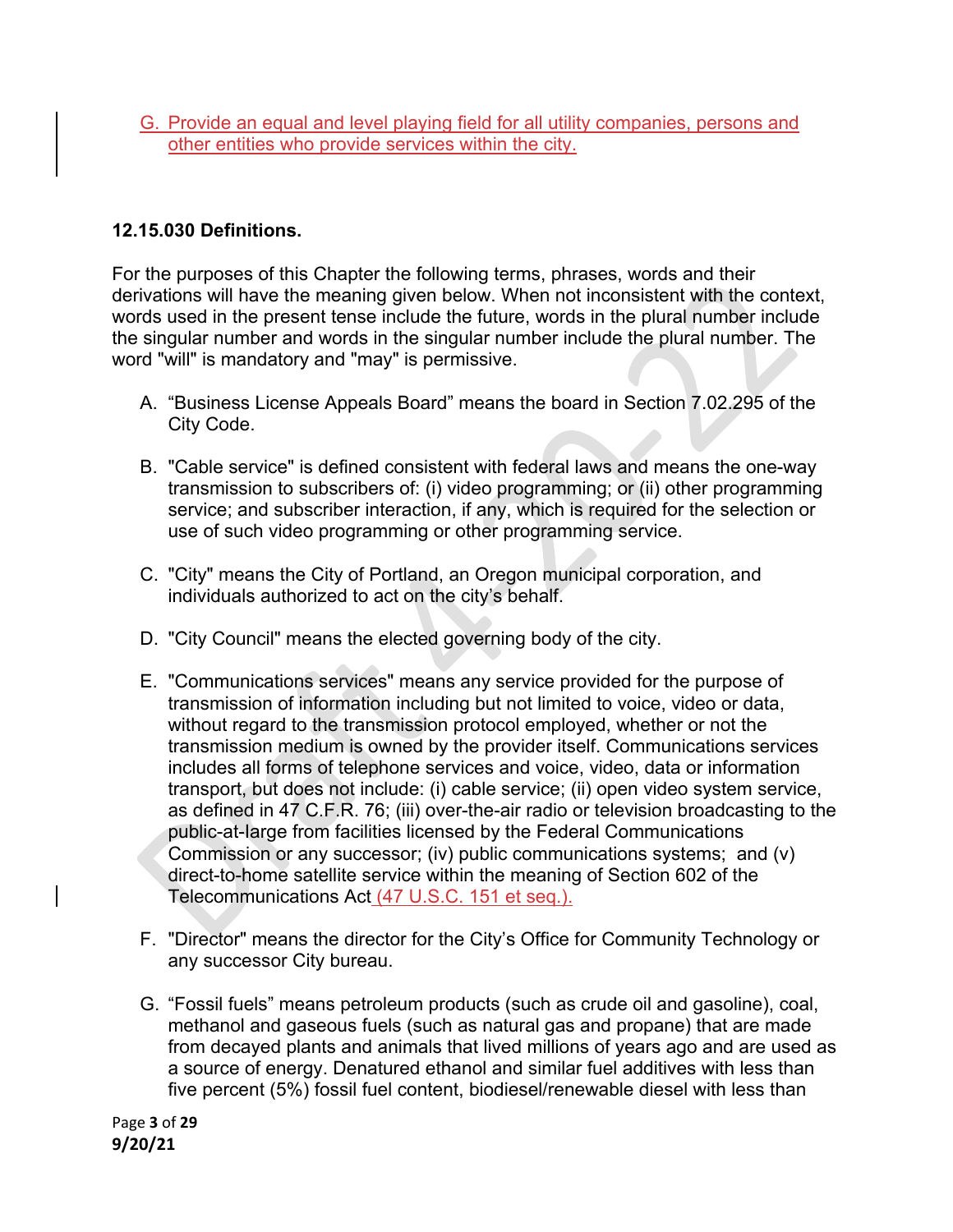five percent (5%) fossil fuel content, and petroleum-based products used primarily for nonfuel uses (such as asphalt, plastics, lubricants, fertilizer, roofing and paints) are not fossil fuels.

- H. "Gross revenue" means any and all revenue, of any kind, nature or form, without deduction for expense, less net uncollectables, derived from the use or operation of utility facilities in the city, subject to all applicable limitations in state or federal law. Examples of gross revenue may be identified in administrative rules.
- I. "License" means the authorization granted by the city to a utility operator pursuant to this Chapter.
- J. "Licensee" means a utility operator to subject to the provisions of this Chapter.
- K. "Macro wireless facility" or "macro site" means any wireless communications facility that is not a small wireless facility. A macro wireless facility does not include fiber, coaxial cable or similar equipment located within the right-of-way.
- L. "Notice" means any written communication sent to licensee's address listed on their license application or the address listed on licensee's most recent tax filing with the city. Notice also includes any electronic communication sent to an agent of licensee and that agent both acknowledges and holds themselves out to be the relevant point-of-contact.
- M. "Office" means the Office for Community Technology or any successor city bureau, along with its employees and agents.
- N. "Person" means and includes any individual, firm, sole proprietorship, corporation, company, partnership, co-partnership, joint-stock company, trust, limited liability company, association, local service district, governmental entity or other organization, including any natural person or any other legal entity.
- O. "Pipeline system" means all pipeline facilities, together with pump stations, gathering lines and distribution facilities for the transportation of petroleum or petroleum products, including asphalt, aviation gasoline and distillate fuel oil, located in or below the right-of-way.
- P. "Public communications system" means any system owned or operated by a government entity or entities for their exclusive use for internal communications or communications with other government entities, and includes services provided by the State of Oregon pursuant to ORS 190.240 and 283.140. "Public communications system" does not include any system used for sale or resale, including trade, barter or other exchange of value, of communications services or capacity on the system, directly or indirectly, to any person.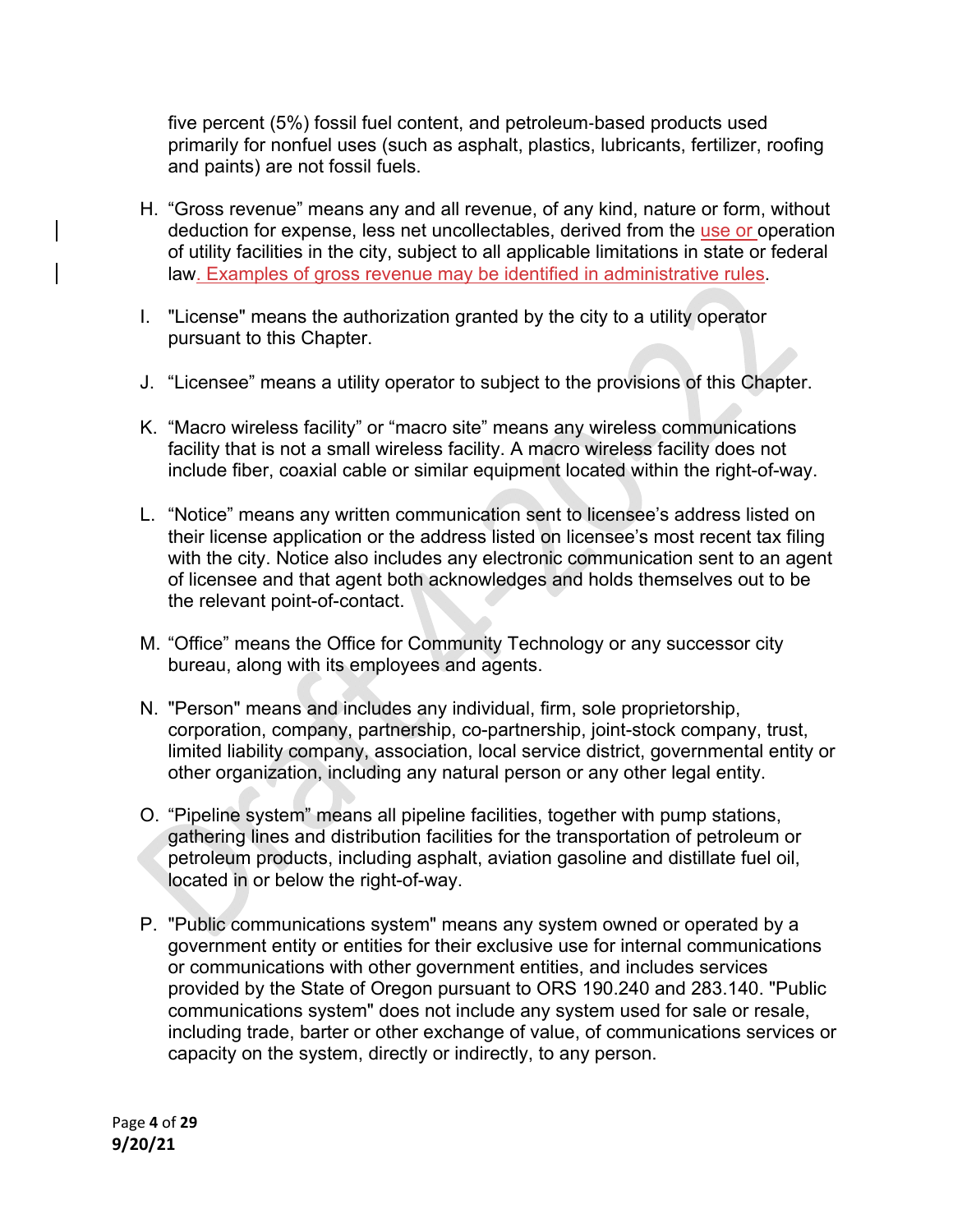- Q. "Right-of-way" means and includes, but is not limited to, the surface of and the space above and below any street as defined in City Code Section 17.04.010, road, alley or highway within the city, used or intended to be used by the general public, to the extent the city has the right to allow for their use.
- R. "Small wireless facility" or "small cell" means any wireless communications facility that has antenna no more than 3 (three) cubic feet in volume that is mounted on a structure 50 (fifty) feet or less in height. A small wireless facility does not include fiber, coaxial cable or similar equipment located within the right-of-way.
- R.S. "State" means the State of Oregon.
- S.T. "Utility facility" or "facility" means any physical component of a system including but not limited to the poles, pipes, mains, conduits, ducts, cables, wires, transmitters, plants, structures, equipment and other facilities, located within, under or above the right-of-way, any portion of which is used or designed to be used to deliver, transmit or otherwise provide utility service(s).

"Utility operator" or "operator" means any person who uses, owns, places, operates or maintains a utility facility within the

- U. R. "Utility service" means the provision, by means of utility facilities permanently located within, under or above the right-of-way city, whether or not such facilities are owned by the service provider.
- T.V. "Utility service" means the provision of electricity, natural gas, communications services, wireless communications services, cable services, water, sewer or storm sewer, pipeline, public pay phones or other services to or from customers within the corporate boundaries of the city, or the transmission of any of these services through the city whether or not customers within the city are served by those transmissions.
- U.W. "Wireless communications facilities" means the equipment, and associated structures, needed to transmit or receive electromagnetic signals. A wireless communications facility typically includes antennas, supporting structures, enclosures or cabinets housing associated equipment or cable and may be attached to utility or city-owned structures or poles in the right-of-way. Wireless communications facilities also include strand-mounted devices and associated. A wireless communications facility does not include fiber, coaxial cable or similar equipment located within the right-of-way.
- V.X. "Wireless communications services" means any wireless service using Federal Communications Commission-licensed or unlicensed spectrum including without limitation any personal wireless services, as defined in 47 U.S.C. § 332(c)(7)(C).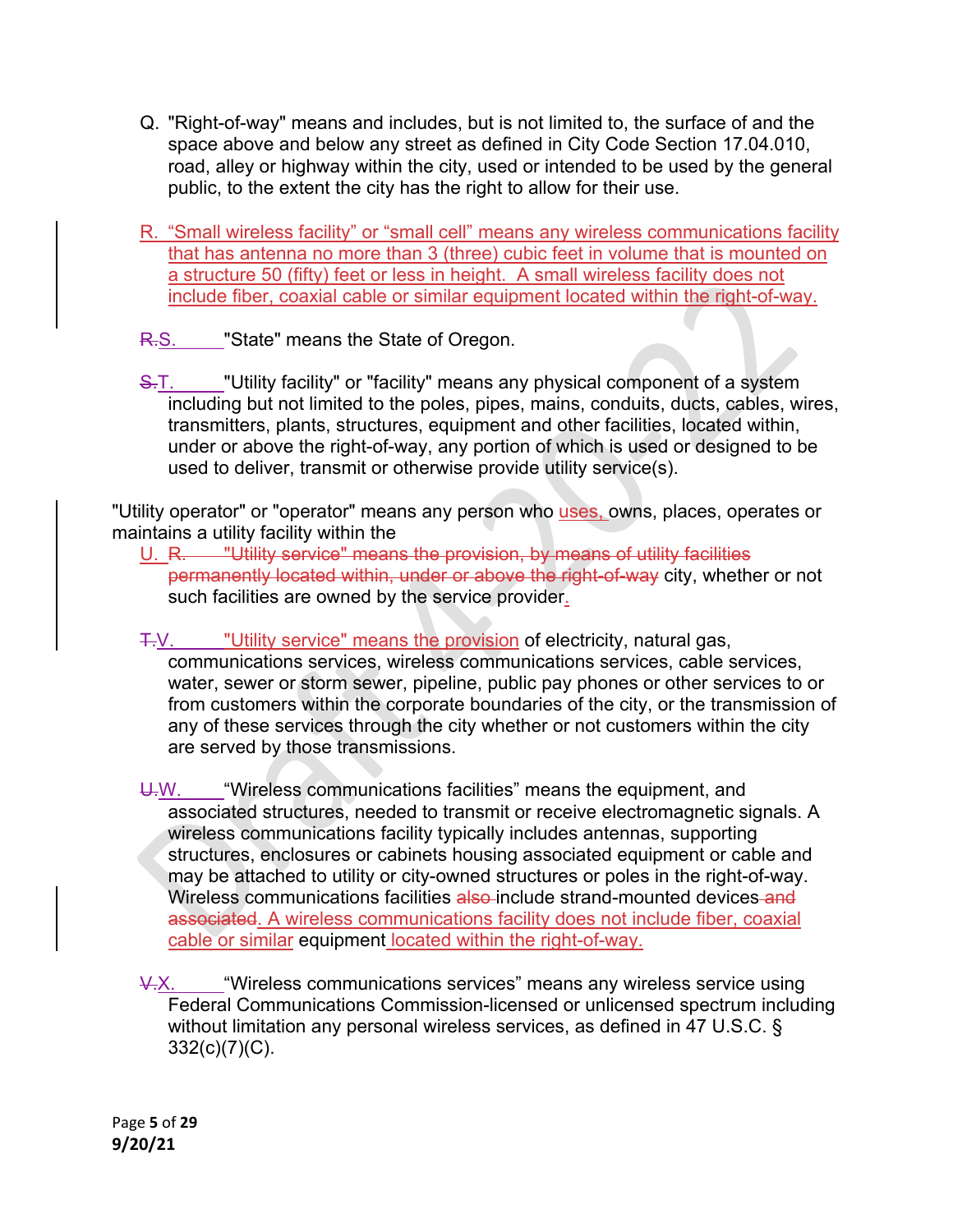W.Y. "Work" means the construction, demolition, installation, replacement, repair, maintenance or relocation of any utility facility, including but not limited to any excavation and restoration required in association with such construction, demolition, installation, replacement, repair, maintenance or relocation.

## **12.15.040 Jurisdiction and Management of the Public Right-of-Way.**

- A. The city has jurisdiction and exercises regulatory management over and controls access to all right-of-way within the city under authority of the City Charter and state law.
- B. The city has jurisdiction and exercises regulatory management over each rightof-way whether the city has a fee, easement or other legal interest in the right-ofway, and whether the legal interest in the right-of-way was obtained by grant, dedication, prescription, reservation, condemnation, annexation, foreclosure or other means.
- C. The exercise of jurisdiction and regulatory management of a right-of-way by the city is not official acceptance of the right-of-way and does not obligate the city to maintain or repair any part of the right-of-way.
- D. The provisions of this Chapter are subject to and will be applied consistent with applicable state and federal laws, rules and regulations and, to the extent possible, will be interpreted to be consistent with such laws, rules and regulations.

# **12.15.050 Regulatory Fees and Compensation Not a Tax.**

- A. The fees and costs provided for in this Chapter, and any compensation charged and paid for use of the right-of-way provided for in this Chapter, are separate from, and in addition to, any and all other city, local, state and federal charges, including any permit fee, or any other generally applicable fee, tax or charge on the business, occupation, property or income, as may be levied, imposed or due from a utility operator, its customers or subscribers, or on account of the lease, sale, delivery or transmission of utility services.
- B. The city has determined that any fee or tax provided for by this Chapter is not subject to the property tax limitations of Article XI, Sections 11 and 11b of the Oregon Constitution. These fees or taxes are not imposed on property or property owners.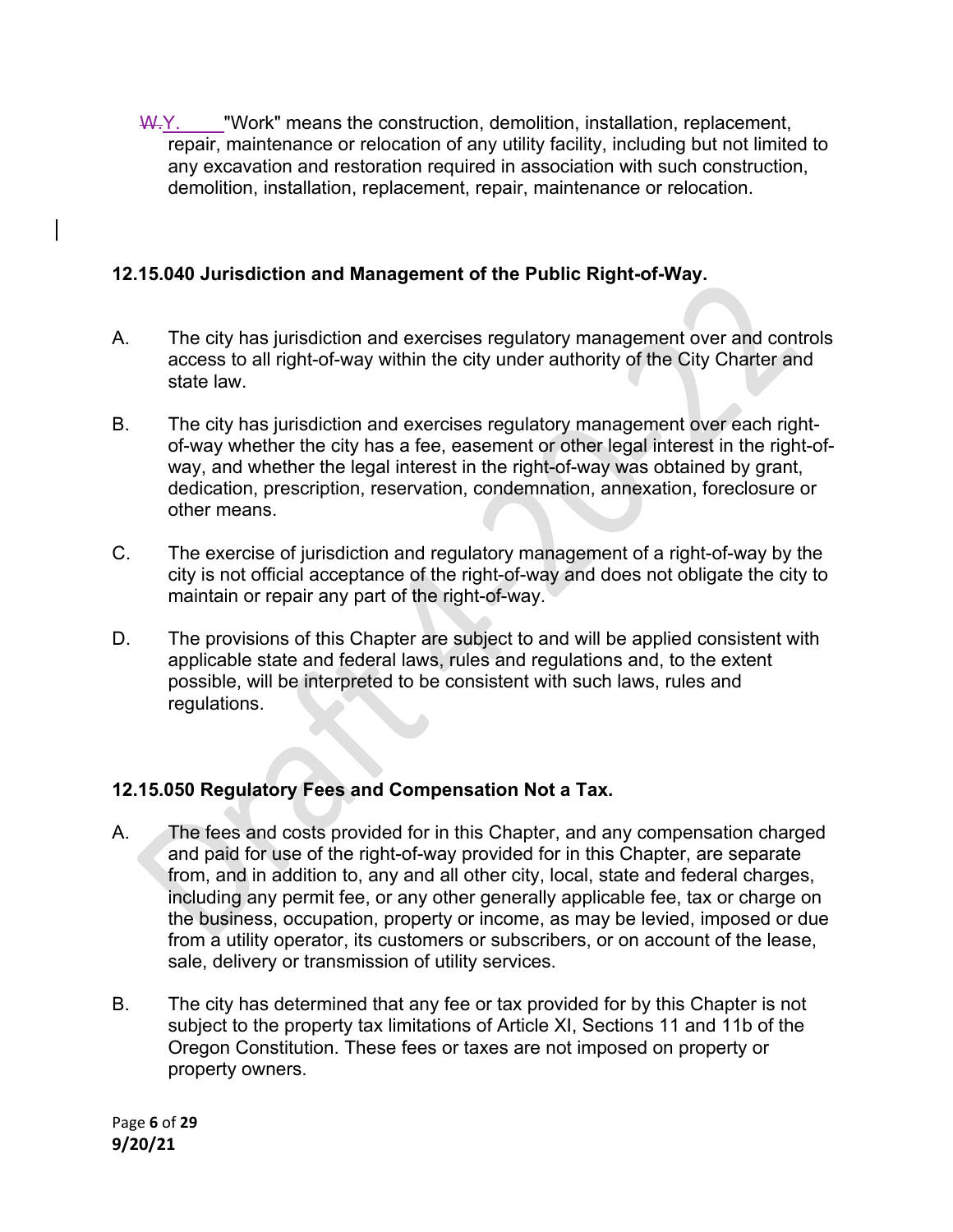C. The fees and costs provided for in this Chapter are subject to applicable state and federal laws.

## **12.15.060 Administration.**

- A. This Chapter will be administered by the Director. General management of the right-of-way will be administered by the Bureau of Transportation pursuant to City Code Title 17 and its accompanying rules, regulations, and policies.
- B. The Director may adopt procedures, forms and written policies for administering this Chapter.
- C. Authority granted to the Director may be delegated, in writing, to employees or duly authorized agents of the Office.
- D. The Director may, upon request, issue written interpretations of how this Chapter applies in general or to specific circumstances.
- E. Nothing in this Chapter precludes the informal disposition of controversy by the Director, in writing, whether by stipulation or agreed settlement.
- F. The Director may adopt, amend and repeal administrative rules relating to matters within the scope of this Chapter.
	- 1. Before adopting, amending or repealing a new rule, the Director must notify interested parties and hold a public comment period. Such notice, which may be provided by mail or electronic means, such as posting on the Office's website, must be distributed published at least two  $(2$  four  $(4)$ weeks before the close of the public comment period. The notice must include instructions on how an interested party may comment on the proposed rule, a brief description of the subjects covered by the proposed rule and how to access the full text of the proposed rule.
	- 2. During the public comment period, the Director will receive written comments concerning the proposed rule. At the conclusion of the public comment period, the Director will either adopt the proposed rule, modify it or reject it, taking into consideration the comments received. If a substantial modification is made, an additional public comment period will be held. Unless otherwise stated, all rules are effective upon adoption by the Director. All rules adopted by the Director will be filed in the Office. Copies of all current rules will be posted on the Office's website and made available to the public upon request.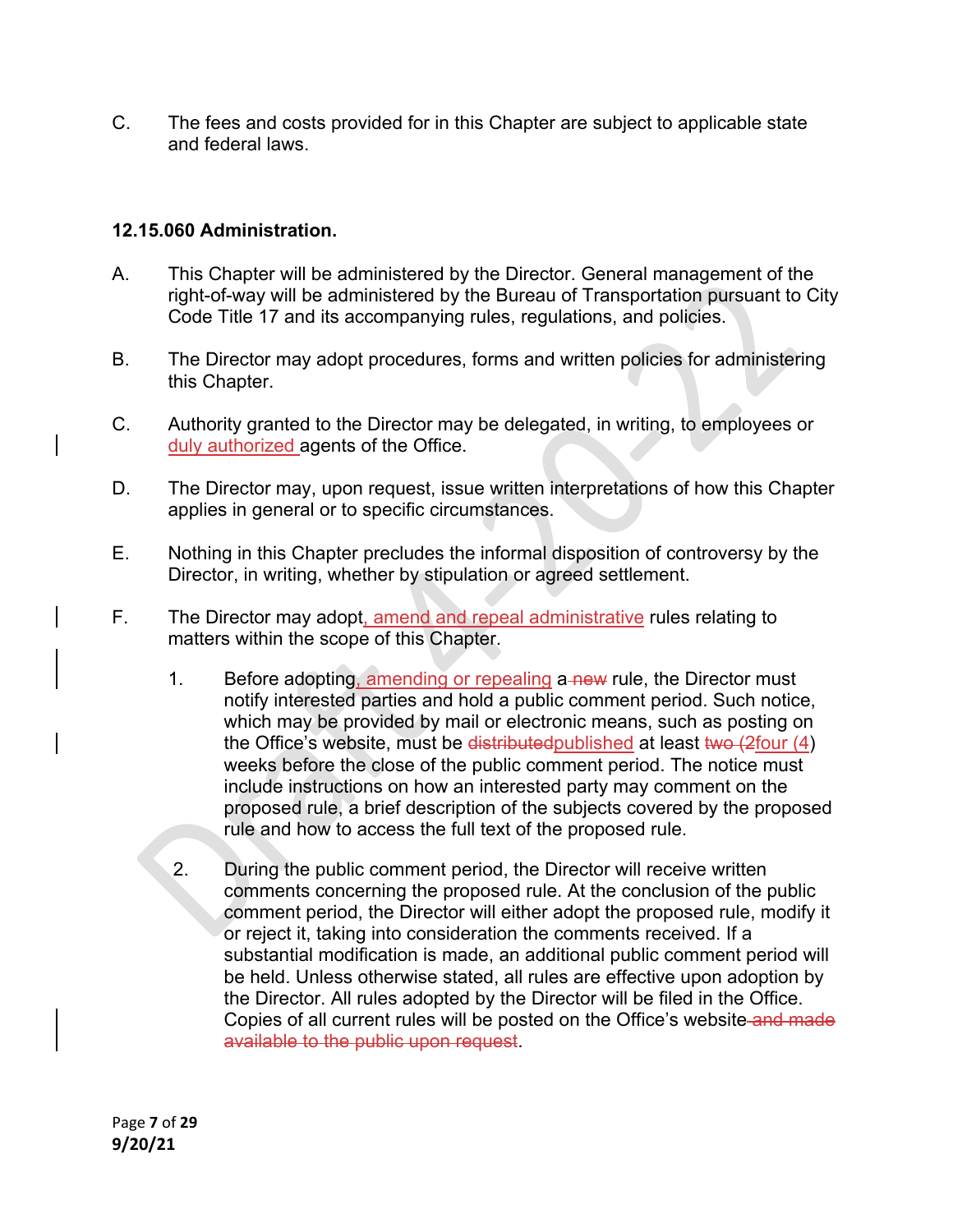- 3. Notwithstanding Subsections 1 and 2 above, the Director may adopt an interim rule without prior public notice upon a finding that failure to act promptly will result in serious prejudice to the public interest or the interest of the affected parties, stating the specific reasons for such prejudice. An interim rule adopted pursuant to this Subsection is effective for a period of not longer than one-hundred eighty (180) calendar days. The Director may extend the interim rule past the one-hundred eighty (180) calendar days for good cause, as determined in the Director's sole discretion.
- G. Specific Controls the General. If a conflict exists between two City Code provisions, one of them a general requirement and the other a specific requirement, the more specific requirement will operate as an exception to the general requirement regardless of the priority of enactment.

#### **12.15.070 Registration.**

- A. Registration Required. Every person who desires to provide utility services to customers within the city will register with the city prior to providing any utility services to any customer in the city. Every person providing utility services to customers within the city as of the effective date of this Chapter will register within forty-five (45) calendar days of the effective date of this Chapter.
- B. Annual Registration. After registering with the city pursuant to Subsection A of this Section, the registrant will, by December 31 of each year, file with the city a new registration form if it intends to provide utility service at any time in the following calendar year. Registrants that file an initial registration pursuant to Subsection A of this Section on or after September 30 will not be required to file an annual registration until December 31 of the following year.
- C. Registration Application. The registration will be on a form provided by the city and will be accompanied by any additional documents required by the city, in the city's sole discretion and at no cost to the city, to identify the registrant and its legal status, describe the type of utility services provided or to be provided by the registrant and list the facilities over which the utility services will be provided. Failure to receive or secure a form will not relieve any person from the obligation to register and pay the associated fees under this Chapter.
- D. Registration Fee. Each application for registration will be accompanied by a nonrefundable registration fee in an amount to be determined by resolution of the City Council sufficient to fully recover all of the City's costs of administering the registration programthe City Council.

## **12.15.080 Licenses.**

Page **8** of **29 9/20/21**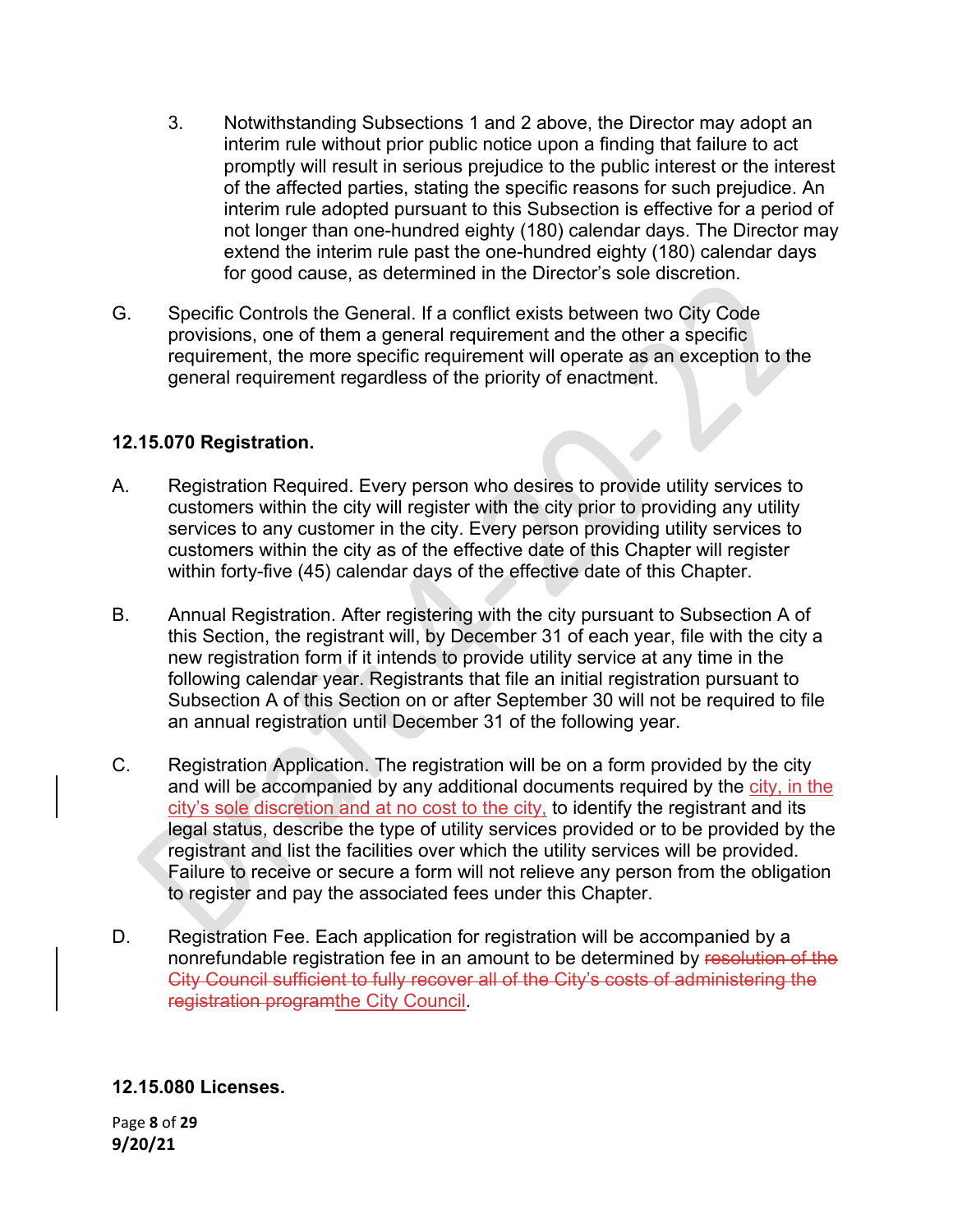- A. License Required.
	- 1. Except those utility operators with a valid franchise agreement from the city, every person will obtain a license from the city prior to conducting any work in the right-of-way.
	- 2. Every person that uses, owns or controls utility facilities in the right-of-way as of the effective date of this Chapter will apply for a license from the city within forty-five (45) calendar days of the later of: (i) the effective date of this Chapter, or (ii) the expiration of a valid franchise from the city, unless a new franchise is granted by the city pursuant to Subsection E of this Section.
	- 3. Every person that owns facilities within the city will provide a comprehensive map showing the location of all facilities within the city. Such map will be provided in a format acceptable to the city, with accompanying data sufficient enough for the city to determine the exact location of the facilities, currently Shapefile or Geodatabase format. Such map will not be required more than once per year and will be provided at no cost to the city.
- B. License Application. The license application will be on a form provided by the city, and will be accompanied by any additional documents required, at the sole discretion of the city, at no cost to the city, that allows the city easily by the city, in the city's sole discretion and no cost to the city, to identify the applicant and its legal status, including its authorization to do business in Oregon, a description of the type of utility service provided or to be provided by the applicant, and the facilities over which the utility service will be provided, and other information reasonably necessary to determine the applicant's ability to comply with the terms of this Chapter.

If any information in the license application changes, the applicant will submit an updated application within thirty (30) calendar days of the change.

- C. License Application Fee. The application will be accompanied by a nonrefundable application fee or deposit set by resolution of the City Council in an amount sufficient to fully recover all of the City's costs related to processing the application for the license.the City Council.
- D. Determination by city. The city will issue, within a reasonable period of time, a written determination granting or denying the license in whole or in part. If the license is denied, the written determination will include the reasons for denial. The license will be evaluated based upon the provisions of this Chapter, the continuing capacity of the right-of-way to accommodate the applicant's proposed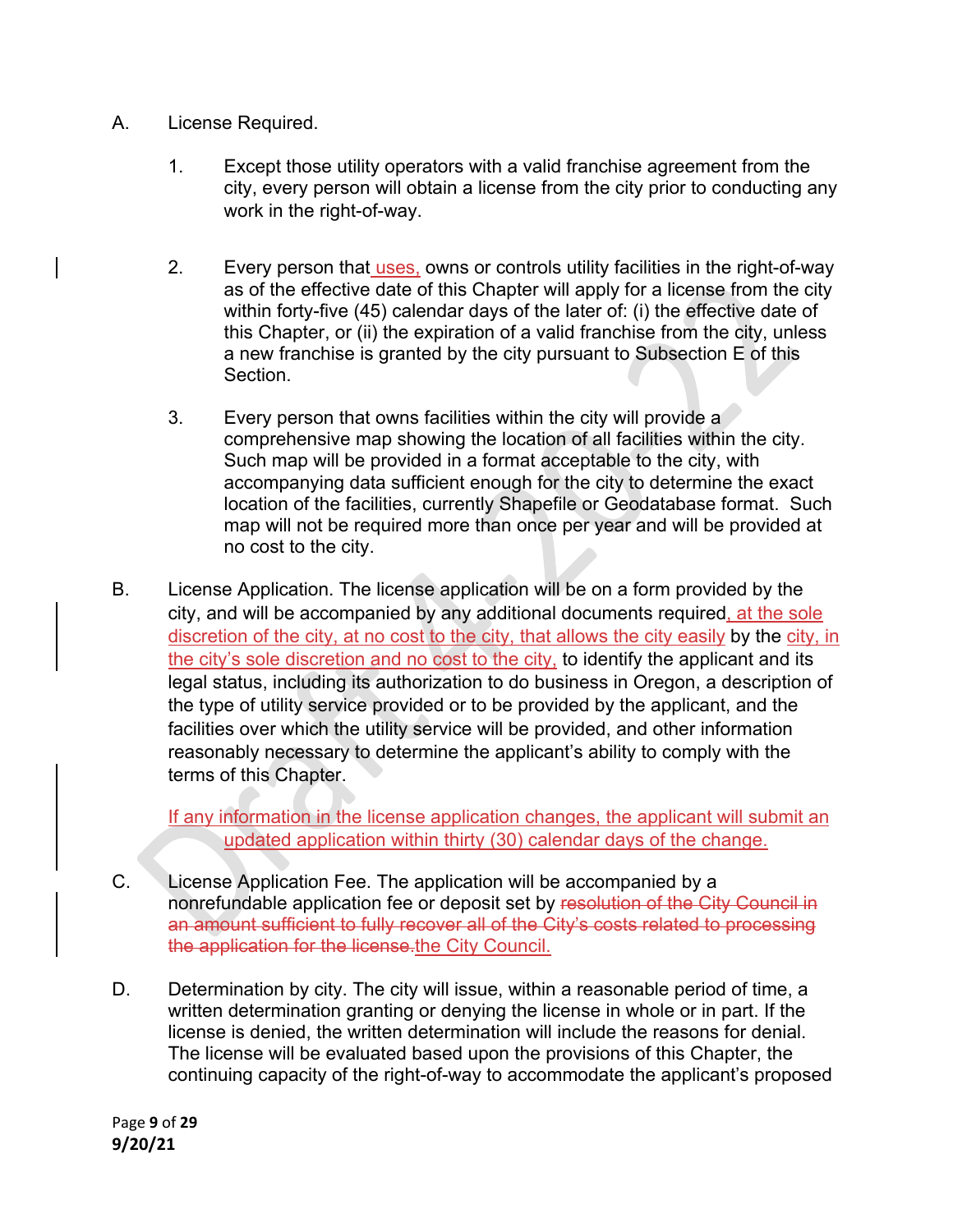utility facilities and the applicable local, state and federal laws, rules, regulations and policies.

- E. Franchise Agreements. If the public interest warrants, the city and utility operator may enter into a written franchise agreement or written interagency agreement if the utility operator is a city bureau, that includes terms that clarify, enhance, expand, waive or vary the provisions of this Chapter, consistent with applicable state and federal law. The franchise agreement may conflict with the terms of this Chapter with the review and approval of the City Council. The interagency agreement may conflict with the terms of this Chapter with the review and approval of the Director and the directors of bureaus who are parties to the agreement. The franchise agreement or interagency agreement will be subject to the provisions of this Chapter to the extent such provisions are not in conflict with the franchise agreement or interagency agreement. In the event of a conflict between the express provisions of an agreement and this Chapter, the agreement will control. A franchise application will be accompanied by a nonrefundable application fee or deposit set by resolution of the City Council.
- F. Rights Granted.
	- 1. The license will authorize the licensee, subject to the provisions of the City Code including without limitation Title 17, and applicable provisions of state or federal law, to to utilizes, lease capacity, construct, place, maintain and operate utility facilities, for the purpose of provision utility service(s) in the right-of-way for the term of the license.
	- 2. Any license granted pursuant to this Chapter will not convey equitable or legal title in the right-of-way and may not be transferred or assigned except as authorized in Subsection K of this Section.
	- 3. Neither the issuance of the license nor any provisions contained in the license will constitute a waiver or bar to the exercise of any governmental right or power, including without limitation the police power or regulatory power of the city, as it may exist at the time the license is issued or thereafter obtained.
- G. Term. Subject to the termination provisions in Subsection N of this Section, the license granted pursuant to this Chapter will remain in effect for a term of five (5) years.be effective the date issued by the city or the date utility service began, whichever is first, and will have a term beginning either: (i) January 1 of the effective year for those licenses effective between January 1 and June 30; or (ii) January 1 of the year after the effective year for those licenses effective between July 1 and December 31. The license will have an initial term of one (1) year with four (4) automatic one (1)-year renewals for a total term of five (5) years. After its term, the license will terminate on December 31.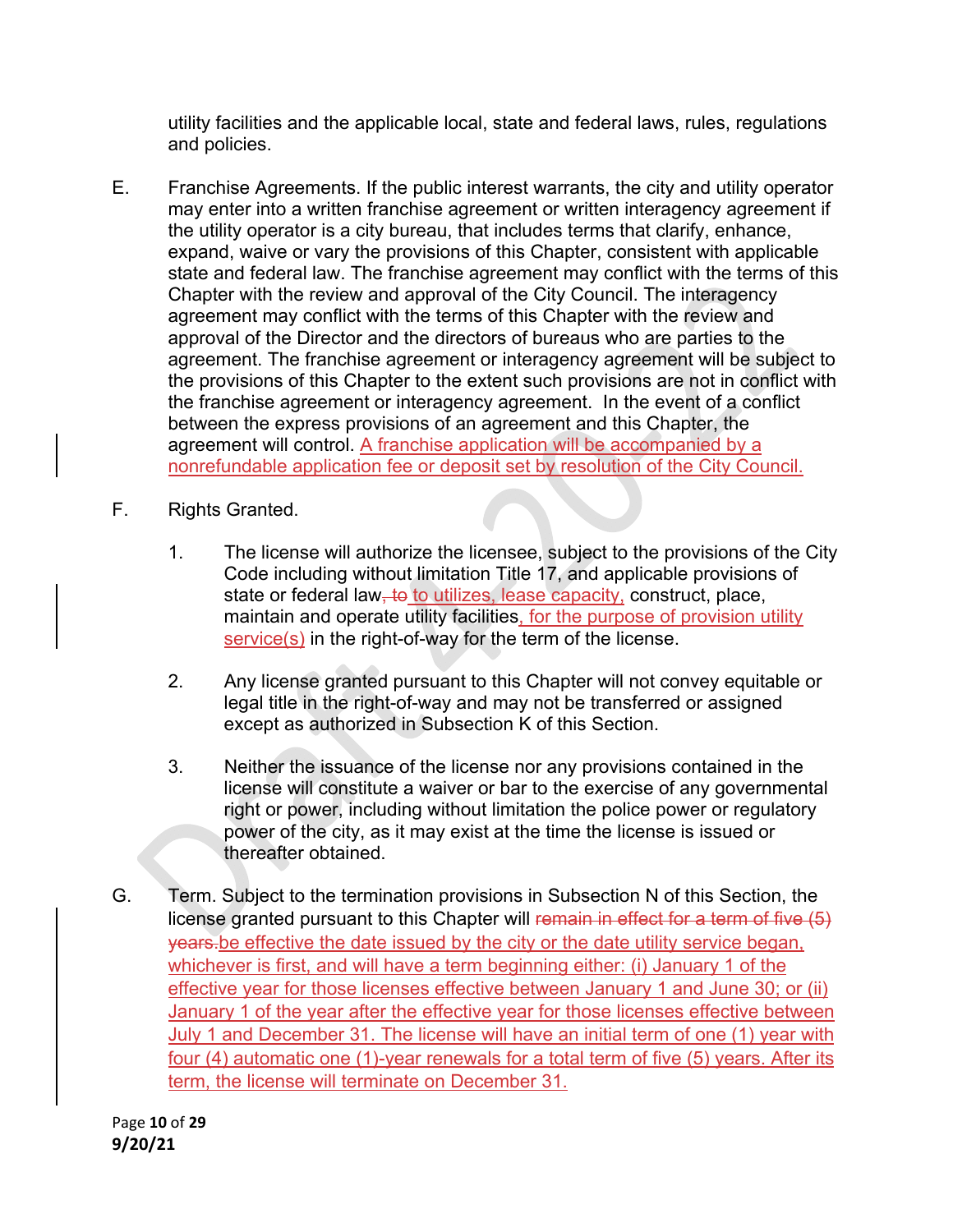- H. License Nonexclusive. No license granted pursuant to this Section will confer any exclusive right, privilege, license, or franchise to occupy or use the right-of-way for delivery of utility services or any other purpose. The city expressly reserves the right to grant licenses, franchises, or other rights to other persons, as well as the city's right to use the right-of-way, for similar or different purposes. The license is subject to all recorded deeds, easements, dedications, conditions, covenants, restrictions, encumbrances and claims of title of record that may affect the right-of-way. Nothing in the license will be deemed to grant, convey, create, or vest in licensee a real property interest in land, including any fee, leasehold interest or easement.
- I. Reservation of city rights. The city may, without charge, install and maintain cityowned streetlights, signs and equipment, including but not limited to governmentowned wireless communications systems operated by the city and used for governmental infrastructure management, fire or police communications or internal government communications, to be attached to any utility operator's utility facilities. If applicable, these attachments will be subject to the requirements of the utility operator's tariffs on file with the Oregon Public Utility Commission. Whenever required by state or federal occupational safety and health laws or rules, the city will use qualified workers for all such work.
- J. Multiple Services.
	- 1. A utility operatorlicensee that provides or transmits or allows the provision or transmission of utility services and other services over its facilities is subject to the license and right-of-way access fee requirements of this Chapter for the portion of the facilities and extent of utility services delivered over those facilities, whether or not those facilities are owned by the utility operator. Nothing in this paragraph requires a utility operatorlicensee to pay the registration, license or right-of-way access-fee requirements owed to the city by a third party using the utility operator'slicensee's facilities.
	- 2. A utility operatorlicensee that provides or transmits more than one utility service over its facilities is not required to obtain a separate license or franchise for each utility service, provided that it gives notice to the city of each utility service provided or transmitted and pays the applicable rightof-way access feefees for each utility service.
- K. Transfer or Assignment. Unless exempted by applicable state and federal laws, the licensee will obtain the written consent of the city prior to the transfer or assignment of the license. The license will not be transferred or assigned unless the proposed transferee or assignee is authorized under all applicable laws to own or operate the utility system and the transfer or assignment is approved by all agencies or organizations required or authorized under state or federal laws to

Page **11** of **29 9/20/21**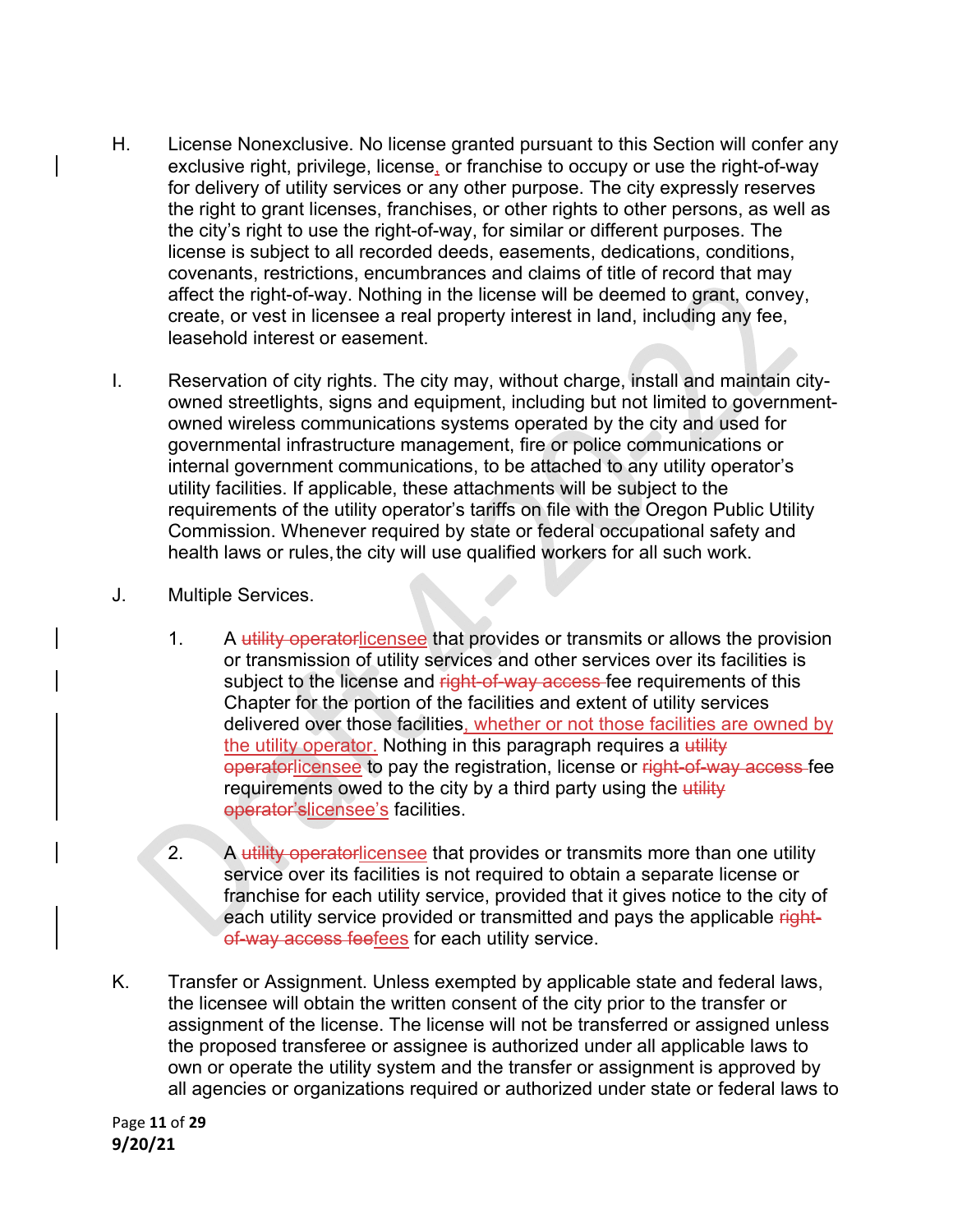approve such transfer or assignment. If a license is transferred or assigned, the transferee or assignee will become responsible for fulfilling all the obligations under the license with respect to all facilities of the licensee at the time of transfer or assignment. A transfer or assignment of a license does not extend the term of the license. The city's granting of consent in one instance will not render unnecessary any subsequent consent in any other instance. No transfer or assignment may occur until the successor transferee has provided proof of insurance pursuant to Section 12.15.420.100

L. Leases and Sales of Utility Facilities.

Leases. The licensee will obtain the written consent of the city prior to leasing any portion of, or capacity on, its utility facilities, which consent will not be unreasonably withheld, conditioned, or delayed. However, the licensee may lease any portion of its utility facilities in the ordinary course of its business without otherwise obtaining the City's written consent, so long as the licensee remains solely responsible for locating, servicing, repairing, relocating or removing such portion of *itsthe* utility facilities. A lessee of any portion of the licensee's utility facilities will not obtain any rights under this Chapter and will be required to register pursuant to Section 12.15.070. Upon written request from the city, a licensee will provide to the city the name and business address of any lessees of its utility facilities. A licensee is not required to provide such information if disclosure is prohibited by applicable law or a valid agreement between the. The licensee and the lessee, provided that the licensee takeswill take reasonable steps to ensure that its lessees are in full compliance with this Chapter.

- 1.2. Sales. A licensee may sell portions of its utility facilities in the ordinary course of its business, without otherwise obtaining the city's written consent, so long as the licensee complies with the following conditions:
	- a. The sale is to the holder of a current and valid franchise, license, permit or other similar right granted by the city;
	- b. Within fourteen (14) calendar days of the sale being executed and becoming final, the licensee will provide written notice to the city, describing the portions of the utility facilities sold by the licensee, identifying the purchaser of the utility facilities, the location of the utility facilities and providing an executed counterpart or certified copy of the sales documents;
	- c. The licensee remains solely responsible for locating, servicing, repairing, relocating, or removing its remaining utility facilities; and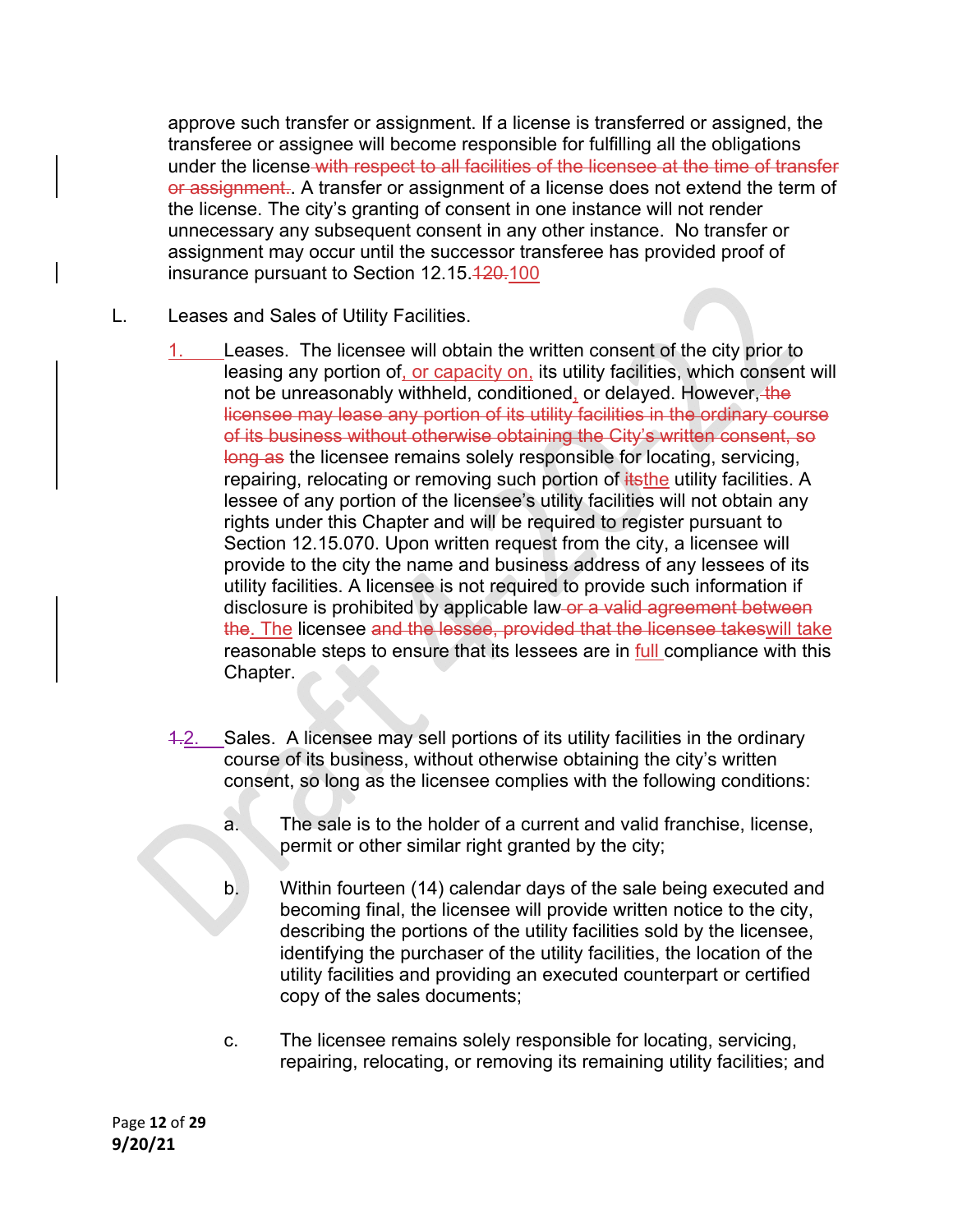- d. Within fourteen (14) calendar days of the sale being executed and becoming final, the purchaser of such utility facilities will file written notice to the city that it has assumed sole responsibility for locating, servicing, repairing, relocating, or removing the purchased utility facilities under the purchaser's current and valid franchise, license, permit or other similar right granted by the city. The purchaser will not obtain any of the licensee's rights under this Chapter.
- M. Renewal. At least ninety (90), thirty (30) but no more than one-hundred eighty (180),twenty (120) calendar days prior to the expiration of a license granted pursuant to this Section, a licensee seeking renewal of its license will submit a license application to the city, including all information required in Subsection B of this Section and the application fee required in Subsection C of this Section. The city will review the application as required by Subsection D of this Section and grant or deny the license within ninety (90) calendar days, or such longer period as determined in the city's sole discretion, of submission of the application. If the city determines that the licensee is in violation of the terms of this Chapter at the time it submits its application, the city may require that the licensee cure the violation(s) or submit a detailed plan to cure the violation(s) within a reasonable period of time, as determined by in the city's sole discretion before the city will consider the application or grant the license. If the city requires the licensee to cure or submit a plan to cure a violation(s), the city will grant or deny the license application within ninety (90) calendar days of confirming that the violation has been cured or of accepting the licensee's plan to cure the violation. If the licensee does not complete its cure within the time designated in the plan, the city may terminate the license.
- N. Termination.
	- 1. Revocation or Termination of a Licenselicense. The Director may revoke or terminate a license granted pursuant to this Chapter for any of the following reasons:
		- a. Violation of any of the provisions of this Chapter;
		- b. Violation of any provision of a license;
		- c. Misrepresentation in a license application;
		- d. Failure to pay taxes, compensation, fees or costs due the city after final determination of the taxes, compensation, fees or costs;
		- e. Failure to restore the right-of-way after construction as required by City Code or other applicable local or state laws, ordinances, rules and regulations;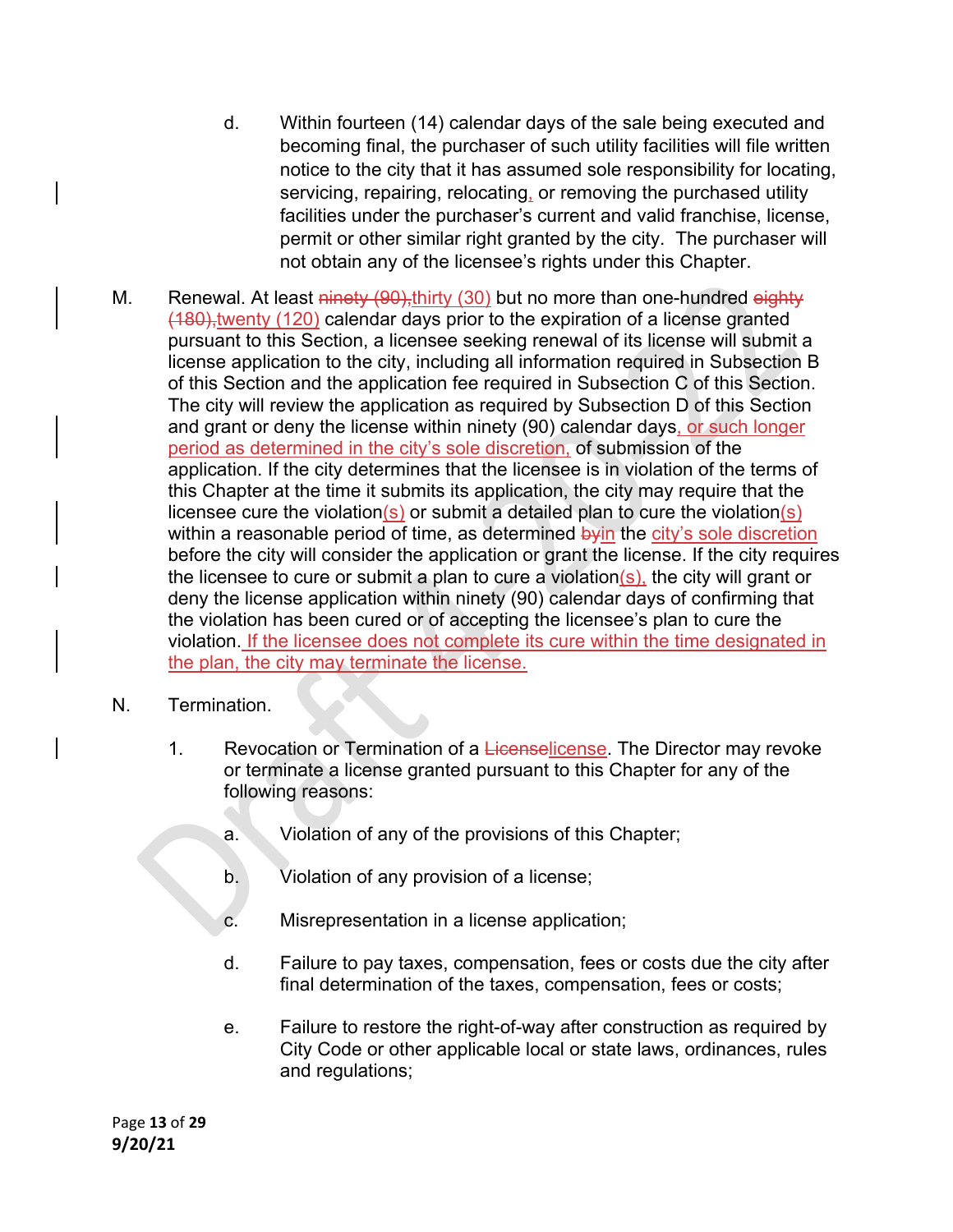- f. Failure to comply with technical, safety or engineering standards related to work in the right-of-way;
- g. Failure to obtain or maintain a license, permit, certification or other authorization required by state or federal law for the use, placement, maintenance or operation of a utility facility; or
- h. A receiver or trustee is appointed to take over and conduct a  $\frac{d}{dx}$ operator'slicensee's business, or a receivership, reorganization, insolvency or other similar action or proceeding is initiated, unless the utility operatorlicensee or its receiver or trustee timely and fully performs all obligations, until such time as the license is either rejected or assumed by the utility operatorlicensee or its receiver or trustee.
- 2. Standards for Revocation or Termination. In determining whether revocation, termination or some other sanction is appropriate, the Director will consider the following factors:
	- a. Whether the violation was intentional;
	- b. The egregiousness of the violation;
	- c. The harm that resulted;
	- d. The utility operator'slicensee's history of compliance; and
	- e. The utility operator'slicensee's cooperation in discovering, admitting and curing the violation.
- 2.3. Notice and Cure. The city will give the utility operatorlicensee written notice of any apparent violations before revoking or terminating a license. The notice will include a clear and concise statement of the nature and general facts of the violation and provide a reasonable time (no less than twenty (20) and no more than forty (40) calendar days) for the utility operatorlicensee to demonstrate that the *utility operatorlicensee* has remained in compliance, that the utility operatorlicensee has cured or is in the process of curing any violation, or that it would be in the public interest to impose a penalty or sanction less than revocation or termination. If the utility operatorlicensee is in the process of curing a violation, the utility operatorlicensee must demonstrate that it acted promptly and continues to actively work on compliance. If the utility operatorlicensee does not respond, the Director may determine whether the license will be revoked or terminated. If the licensee does not complete its cure within the time designated in the plan, the city may terminate the license.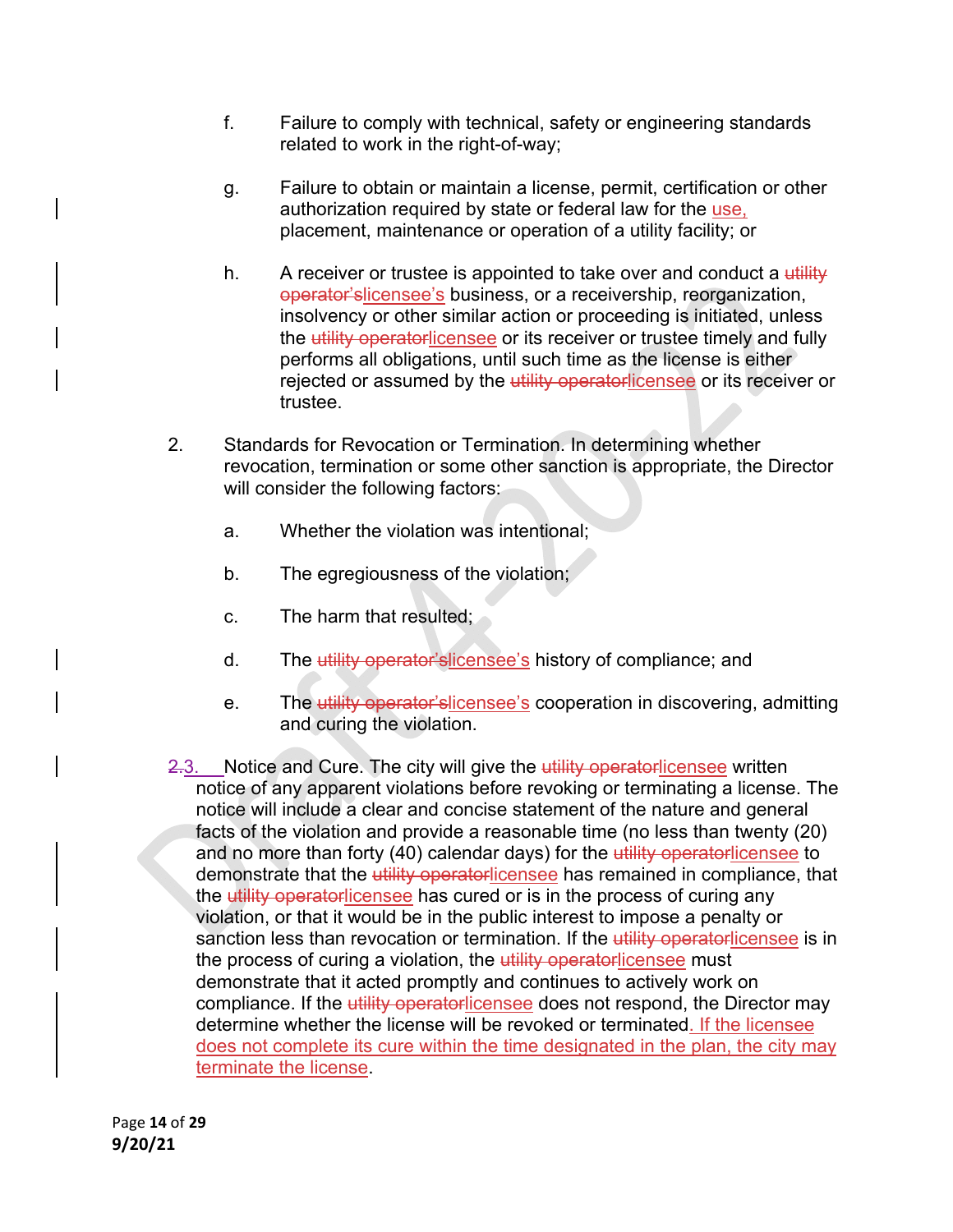- a. Violations of Section 12.15.090 B will not be subject to notice by the city and cure by the utility operatorlicensee, and the Director may immediately revoke or terminate a utility operator'slicensee's license who expands or increases capacity to transport fossil fuels in violation of City Code and binding city policies.
- 3.4. Removal of Utility Facilities. If the city has revoked or terminated a license or if a license has expired without being renewed or extended, all the utility operator'slicensee's rights under the license will immediately cease and be divested. Thereafter, except as otherwise provided in writing by the Director, the utility operatorlicensee will obtain permits and other permissions and at its own expense remove its utility facilities from the right-of-way and restore the right-of-way to the standards provided in applicable regulations of the city.

# **12.15.090 Utility-Specific Provisions**.

A. Wireless Services.

1. Utility operators Licensee will comply with the design and aesthetic requirements for wireless communications facilities adopted by the Bureau of Transportation.

2. Collocation. Wireless communications facilities will be attached to poles and other infrastructure located within the right-of-way. Utility operators Licensee will allow and encourage providers of wireless communications services to collocate wireless communications facilities on poles and other infrastructure with existing wireless communications facilities.

 3. Radio Frequency Emission Levels. All existing and proposed wireless communications facilities are prohibited from exceeding, or causing other wireless communications facilities to exceed, the radio frequency emission standards specified in 47 C.F.R. 76 § 1.1310.

4. Interference. A utility operatorlicensee will install wireless communications facilities of the type and frequency that will not cause harmful interference that is measurable in accordance with then-existing industry standards to any equipment of the city that is operating within its licensed frequencies, if any. In the event any wireless communications facilities cause such interference, and after the city has notified the licensee of such interference by a written communication, the utility operatorlicensee will take all reasonable steps necessary to correct and eliminate the interference including but not limited to powering down such interfering equipment and later powering up such interfering equipment for intermittent testing. If the interference continues for a period in excess of forty-eight (48) hours following notification, the city may require the utility operatorlicensee to reduce power or cease operations until the utility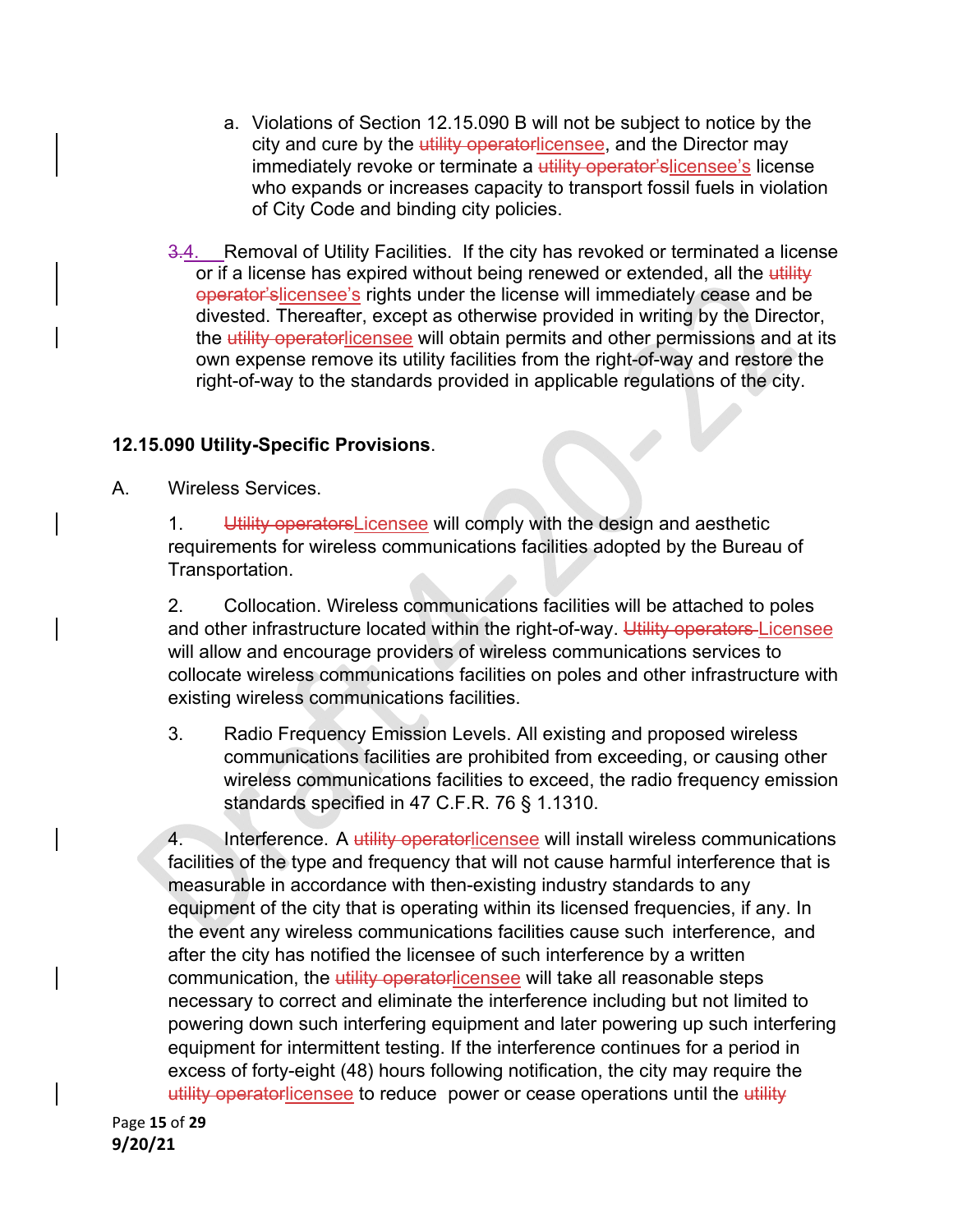operatorlicensee can repair the interfering equipment. If, after a period of six (6) months, the utility operator is unable to fully eliminate the interference, the city may require the utility operatorlicensee to relocate the equipment.

- 5. No diminution of light, air or signal transmission by any structure (whether or not erected by the city) will entitle a utility operatorlicensee to any reduction of the right-of-way access fee, nor result in any liability to the city.
- B. Pipeline Services.
	- 1. Utility operators Licensee will operate in a manner that is consistent with City Code and Binding City Policy, including Resolution No. 37168, which prohibits additions or alterations to facilities that expands or increases the capacity to transport fossil fuels.
	- 2. At any point during the term of a license, a licensee may seek to amend, alter or add to its pipeline system by filing with the City's Office for Community Technology a map showing such proposed changes. The Office will respond in writing with its approval, modifications or denial (and its reasoning for any modifications or denial) within forty-five (45) calendar days from receiving the proposal.
- C. Public Pay Phones Services.
	- 1. At the city's request, any utility operatorlicensee providing public telephone service will:
		- a. Disable the ability of a specified public telephone to receive incoming calls;
		- b. Disable the ability of a specified public telephone to process telephone calls made to pagers;
		- c. Disable the total operation of a specified public telephone on a temporary basis to discourage unlawful activity; or
		- d. Relocate a specified public telephone on a temporary or permanent basis to discourage unlawful activity.
	- 2. Removal of Public Telephones. The city, upon twenty (20) calendar days' written notice, may require a utility operatorlicensee to remove or relocate any public telephone installed in the right-of-way. A utility operatorlicensee will comply with applicable City Code and regulations to obtain permits and other permissions and may otherwise remove any public telephone after twenty (20) calendar days' written notice to the city; and may otherwise relocate any public telephones with the city's approval. When any telephone booth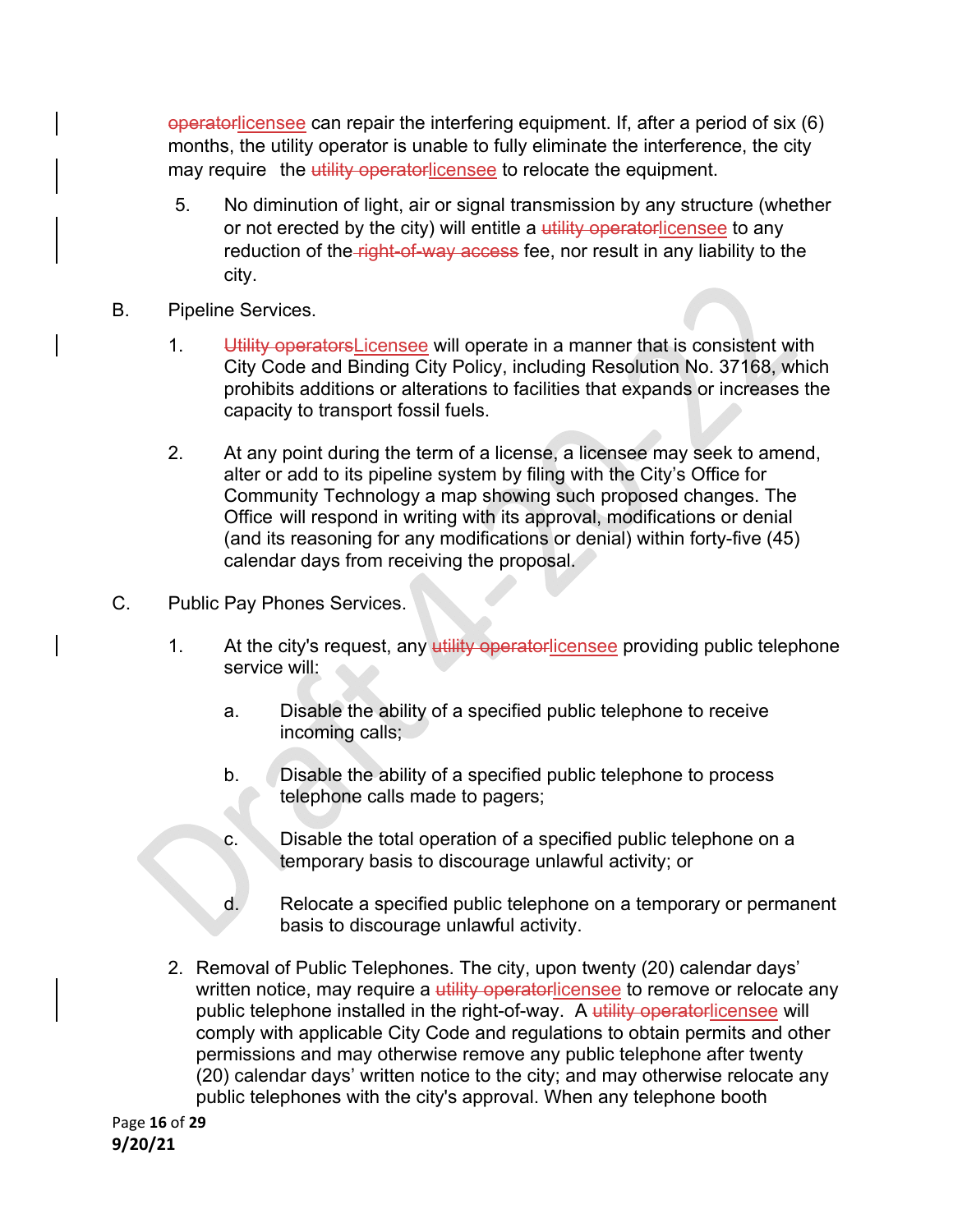installed is removed or relocated, the utility operatorlicensee will restore the location site to a condition satisfactory to the Bureau of Transportation. If the utility operatorlicensee fails to remove any public telephone when required to do so, the city may remove the public telephone, restore the affected area, and the licensee will be reimbursedreimburse the city for its full costs.

- 12.15.100 Right-of-Way Access Fee.
- Except as set forth in Subsection B of this Section, every person that owns utility facilities in the City and every person that uses utility facilities in the City to provide utility service, whether or not the person owns the utility facilities used to provide the utility services, will pay the right-of-way access fee for every utility service provided using the right-of-way in the amount determined by ordinance of the City Council.
- B. A utility operator whose only facilities in the right-of-way do not serve any customers within the corporate boundaries of the City will pay the linear per-foot fee set by City Council ordinance for those facilities. Unless otherwise agreed to in writing by the City, the fee will be paid annually, in advance, for each year during the term of the license by January 2 each calendar year, and will be accompanied by information sufficient to illustrate the calculation of the amount payable and on a form satisfactory to the Director. The utility operator will pay interest at a rate of 0.833 percent simple interest per month or a fraction of ten percent (10%) per year, computed from the original due date of the fee to the fifteenth (15th) day of the month following the date of payment.
- C. Right-of-way access fee payments required by this Section will be reduced by any franchise fee payments received by the City, but in no case will be less than zero dollars (\$0).
- D. Unless otherwise agreed to in writing by the City, the fee set forth in Subsection A of this Section will be paid quarterly, in arrears, for each quarter during the term of the license within forty-five (45) calendar days after the end of each calendar quarter, will be accompanied by an accounting of gross revenue, if applicable, and a calculation of the amount payable, and be in a form satisfactory to the Director. For any payment made after the due date, the utility operator will pay interest at a rate of 0.833 percent simple interest per month or a fraction of ten percent (10%) per year, computed from the original due date of the fee to the fifteenth (15th) day of the month following the date of payment.
- The calculation of the right-of-way access fee required by this Section will be subject to all applicable limitations imposed by state or federal law.
- The City reserves the right to enact other fees and taxes applicable to the utility operators subject to this Chapter. Unless expressly authorized by the City in enacting such fee or tax, or required by applicable state or federal law, no utility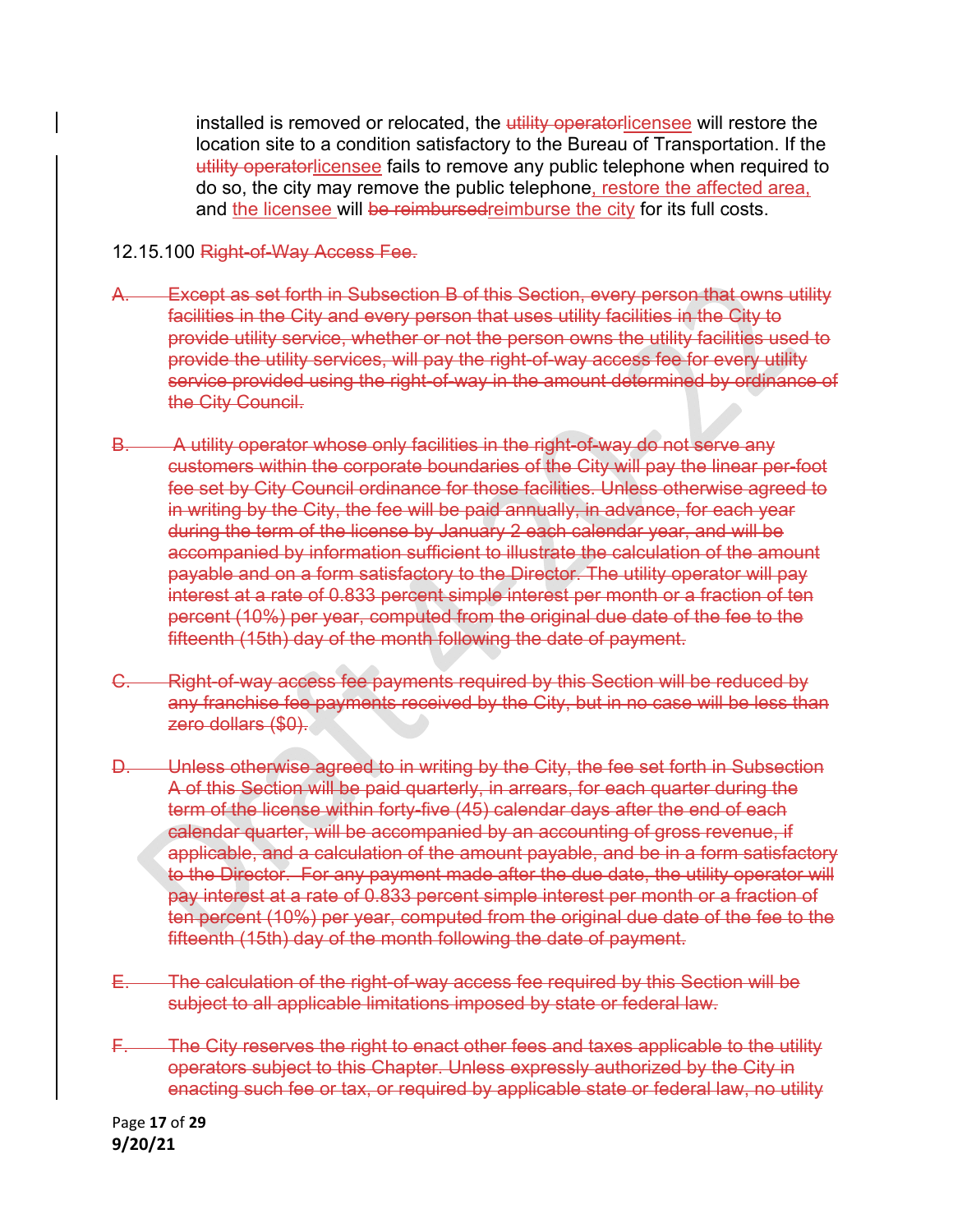operator may deduct, offset or otherwise reduce or avoid the obligation to pay any lawfully enacted fees or taxes based on the payment of the right-of-way access fee or any other fees required by this Chapter.

- HThe City's acceptance of payment will not be construed as an accord that the amount paid is, in fact, the correct amount, nor as a release of any claim the City may have for further or additional sums payable.
- 12.15.110 AuditsPayment of the right-of-way access fee under this Chapter will be subject to audit for compliance with the requirements of this Chapter. The Director may determine the audit's scope, provided that the audit will be limited to fees due during a three (3) year period prior to the date of the City's written request under this Section.
- B. Within thirty (30) calendar days of a written request from the City, or as otherwise agreed to in writing by the City:
	- **Every utility operator will furnish the City with information sufficient to** demonstrate that the operator is in compliance with all the requirements of this Chapter, and its franchise agreement, if any, including but not limited to payment of any applicable license or registration fee, right-of-way access fee or franchise fee.
	- 2. Every utility operator will make available for inspection by the City at reasonable times and intervals all maps, records, books, diagrams, plans and other documents maintained by the utility operator with respect to its facilities within the right-of-way. Access will be provided within the City unless prior arrangement for access elsewhere has been made with the City.
	- If any utility operator fails, refuses or neglects to provide or make records available to the Director for determining the amount of fees due or payable, the Director may determine the amount of the fees due or payable based upon readily-available facts and information. The Director will notify the utility operator in writing of the amount of such fee so determined, together with any penalty or interest due. The total of such amounts will become immediately due and payable.The utility operator must file an appeal within thirty (30) calendar days of the date of the final audit determination letter. In such an appeal, the utility operator will have the burden of establishing that the Director's determination is incorrect, either in whole or in part.

5. C. Any underpayment, including any interest, will be paid within thirty (30) calendar days of the City's notice to the utility operator of such underpayment.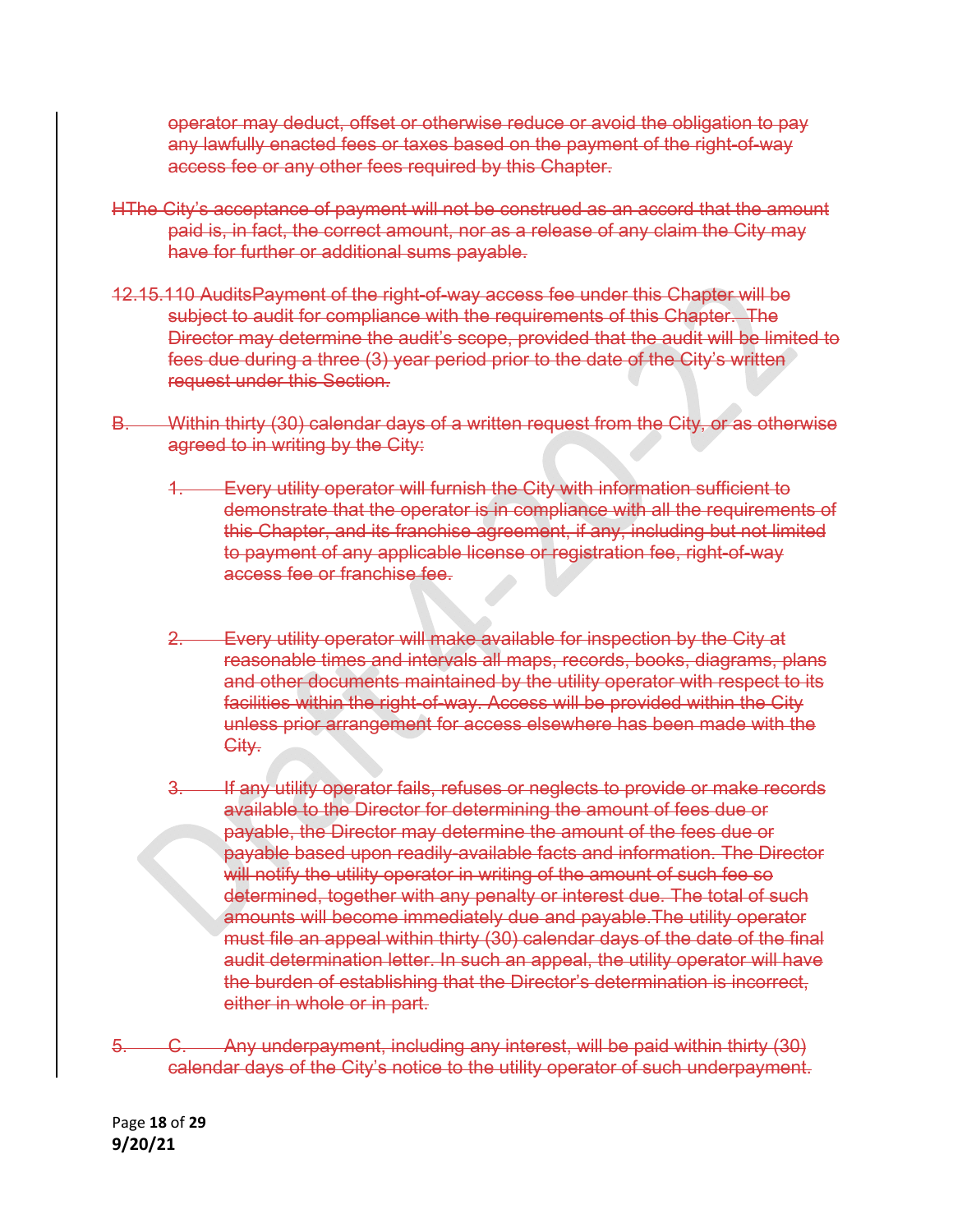A penalty of five percent (5%) of any underpayment will be due within forty-five (45) calendar days of written notice from the City, if the City's review of payments under this Chapter discloses that a utility operator has paid ninety percent (90%) or less of the principal amount owing for the period under review.

#### **12.15.120 Insurance and Indemnification.**

- A. Insurance. Work will not commence until all insurance requirements listed below have been met and certificates have been approved by the City Attorney and filed with the City Auditor. All required insurance must be issued by companies or financial institutions with an AM Best rating of A- or better and dully authorized to do business in the State of Oregon.
	- 1. Insurance Certificate. As evidence of the required insurance coverage, a utility operatorlicensee will furnish compliant insurance certificates, including required endorsements, to the city. The certificates will list the city as a Certificate Holder. There will be no cancellation of the insurance without thirty (30) calendar days' prior written notice to the city. If the insurance is cancelled or terminated prior to the end of a license, the utility operatorlicensee will provide a new policy with the required coverage. Failure to maintain insurance as required may be considered a breach of the license.
	- 2. Additional Insureds. The coverage will apply as to claims between insureds on the policy. The insurance will be without prejudice to other coverage. For liability coverage, the insurance certificate will list the city as a Certificate Holder and include as additional insureds "the City of Portland, Oregon and its officers, employees and agents" and an endorsement to the liability policy will confirm the listing of the city as an additional insured. Notwithstanding the listing of additional insureds, the insurance will protect each additional insured in the same manner as though a separate policy had been issued to each, but nothing herein will operate to increase the insurer's liability as set forth elsewhere in the policy beyond the amount or amounts for which the insurer would have been liable if only one person or interest had been named as insured.
	- 3. Insurance Costs. The utility operatorlicensee will be financially responsible for all pertinent deductibles, self-insured retentions or self-insurance.
	- 4. Required Coverage. The limits provided below will be subject to any changes as to the maximum limits imposed on municipalities of the State of Oregon, by Oregon state law during the term of a license.
		- a. Commercial General Liability. A utility operatorlicensee will provide and maintain commercial general liability and property damage

Page **19** of **29 9/20/21**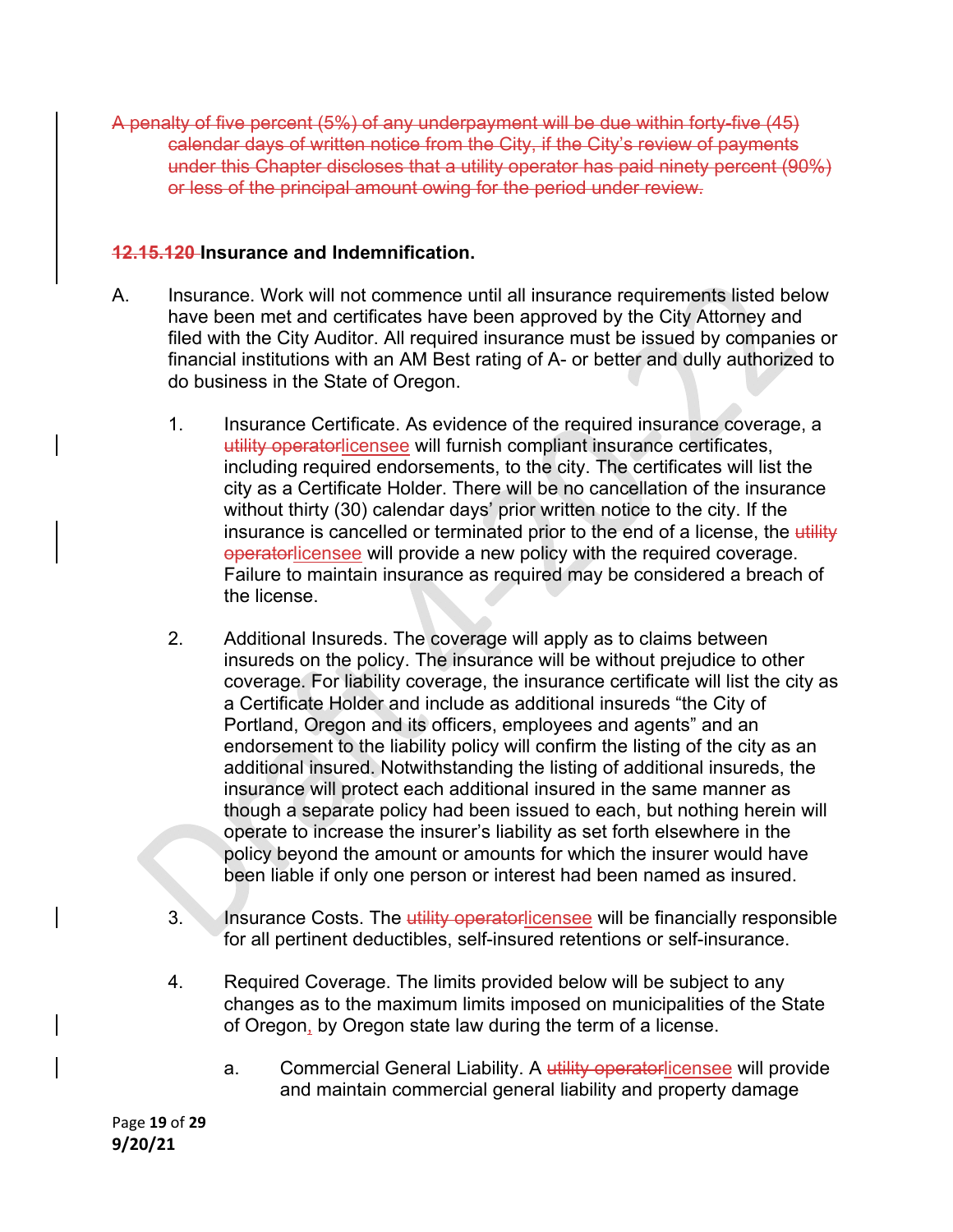insurance in the amount of \$2,000,000 (two million dollars) per occurrence, and aggregate limit of \$4,000,000 (four million dollars) that protects the utility operatorlicensee and the city and its officers, employees and agents from any and all claims, demands, actions and suits for damage to property or personal injury arising from the utility operator'slicensee's work under this Chapter.

- b. Automobile Liability. A utility operatorlicensee will carry automobile liability insurance with a combined single limit of \$1,000,000 (one million dollars) each occurrence, and an umbrella or excess liability coverage of \$2,000,000 (two million dollars), for bodily injury and property damage. The insurance will include coverage for any damages or injuries arising out of the use of automobiles or other motor vehicles by the utility operatorlicensee.
- c. Workers' Compensation. A utility operatorlicensee will comply with the workers' compensation law, ORS Chapter 656, as it may be amended. If required, a utility operatorlicensee will maintain coverage for all subject workers as defined by ORS Chapter 656 and will maintain a current, valid certificate of workers' compensation insurance on file with the City Auditor for the entire period during which work is performed under a license. within the city limits.
- 5. Self-Insurance. At the request of a licensee, the city will determine, in its sole discretion, whether a licensee may self-insure. A licensee whose request has been granted will provide the city proof of insurance through a letter of self-insurance or an insurance certificate, listing the city as an additional insured.
- B. Indemnification.
	- 1. To the fullest extent permitted by law, each utility operatorlicensee will defend, indemnify and hold harmless the city and its officers, employees and agents from and against any and all liability, causes of action, claims, damages, losses, judgments and other costs and expenses, including attorney fees and costs of suit or defense (at both the trial and appeal level, whether or not a trial or appeal ever takes place) that may be asserted by any person or entity in any way arising out of, resulting from, during or in connection with, or alleged to arise out of or result from the negligent, careless or wrongful acts, omissions, failure to act or other misconduct of the utility operatorlicensee or its affiliates, officers, employees, agents, contractors, subcontractors or lessees in the use, construction, operation, maintenance, repair or removal of its facilities, and in providing or offering utility services over the facilities, whether such acts or omissions are authorized, allowed or prohibited by this Chapter or by a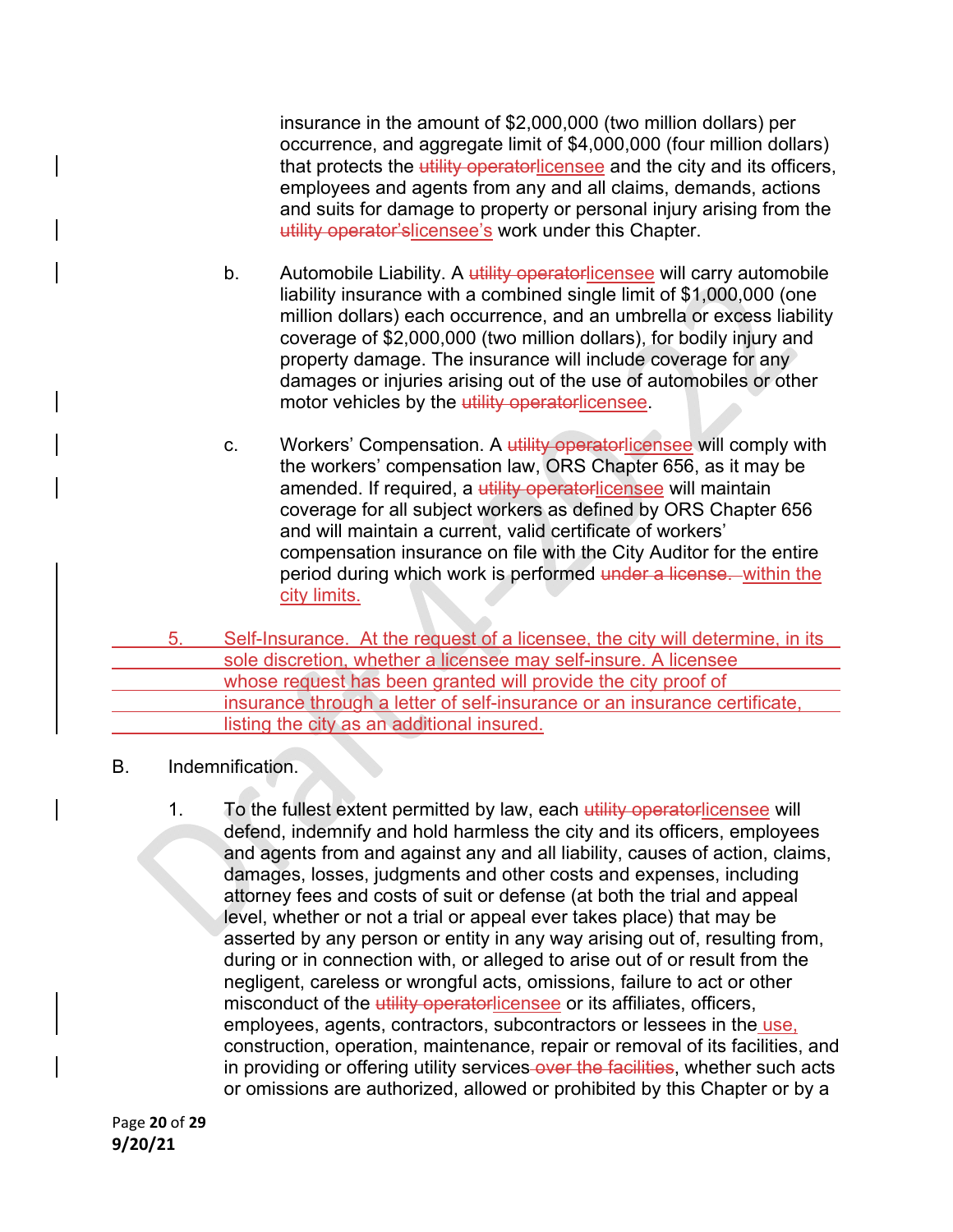franchise agreement. The acceptance of a license under Section 12.15.080 of this Chapter will constitute such an agreement by the applicant whether the same is expressed or not. Upon notification of any such claim the city will notify the utility operatorlicensee and provide the utility operatorlicensee with an opportunity to provide defense regarding any such claim.

- 2. Every utility operatorlicensee will also indemnify the city for any damages, claims, additional costs or expenses assessed against or payable by the city arising out of or resulting, directly or indirectly, from the utility operator'slicensee's failure to remove or relocate any of its facilities in the right-of-way or easements in a timely manner, unless the utility operator'slicensee's failure arises directly from the city's negligence or willful misconduct.
- 3. Every utility operatorlicensee will also forever defend, indemnify and hold harmless the city and its officers, employees and agents from and against any claims, costs and expenses of any kind, whether direct or indirect, or pursuant to any state or federal law, statute, regulation or order, for the removal or remdiationremediation of any leaks, spills, contamination or residues of hazardous substances directly attributablerelated to the utility operator'slicensee's work in the right-of-way or presence of licensee's facilities. Hazardous substances will have the meaning given by ORS 465.200(16).

## **12.15.130110 Financial Assurance.**

- A. Unless otherwise agreed to in writing by the city, before a franchise is granted or a license issued pursuant to this Chapter is effective, and as necessary thereafter, the utility operatorlicensee will provide a financial assurance, such as a performance bond or other security, in a form acceptable to the city, as security for the full and complete performance of the franchise or license, and for compliance with the terms of this Chapter, including any costs, expenses, damages or loss to the city because of any failure attributable to the utility operatorlicensee to comply with this Chapter and accompanying ordinances, resolutions, rules, regulations or policies. The utility operatorlicensee will also provide, upon request, written evidence of payment of the required premium.
- B. The amount of such financial assurance will be in an amount of one-hundred thousand dollars (\$100,000). A utility operatorlicensee will immediately replace or replenish to the full amount any draw-down of the financial assurance by the city. The financial assurance will be in effect until the later of: (i) termination of a franchise or license; or (ii) removal of all or part of a utility operator'slicensee's utility facilities. This obligation is in addition to any performance guarantees required by applicable City Code and regulations.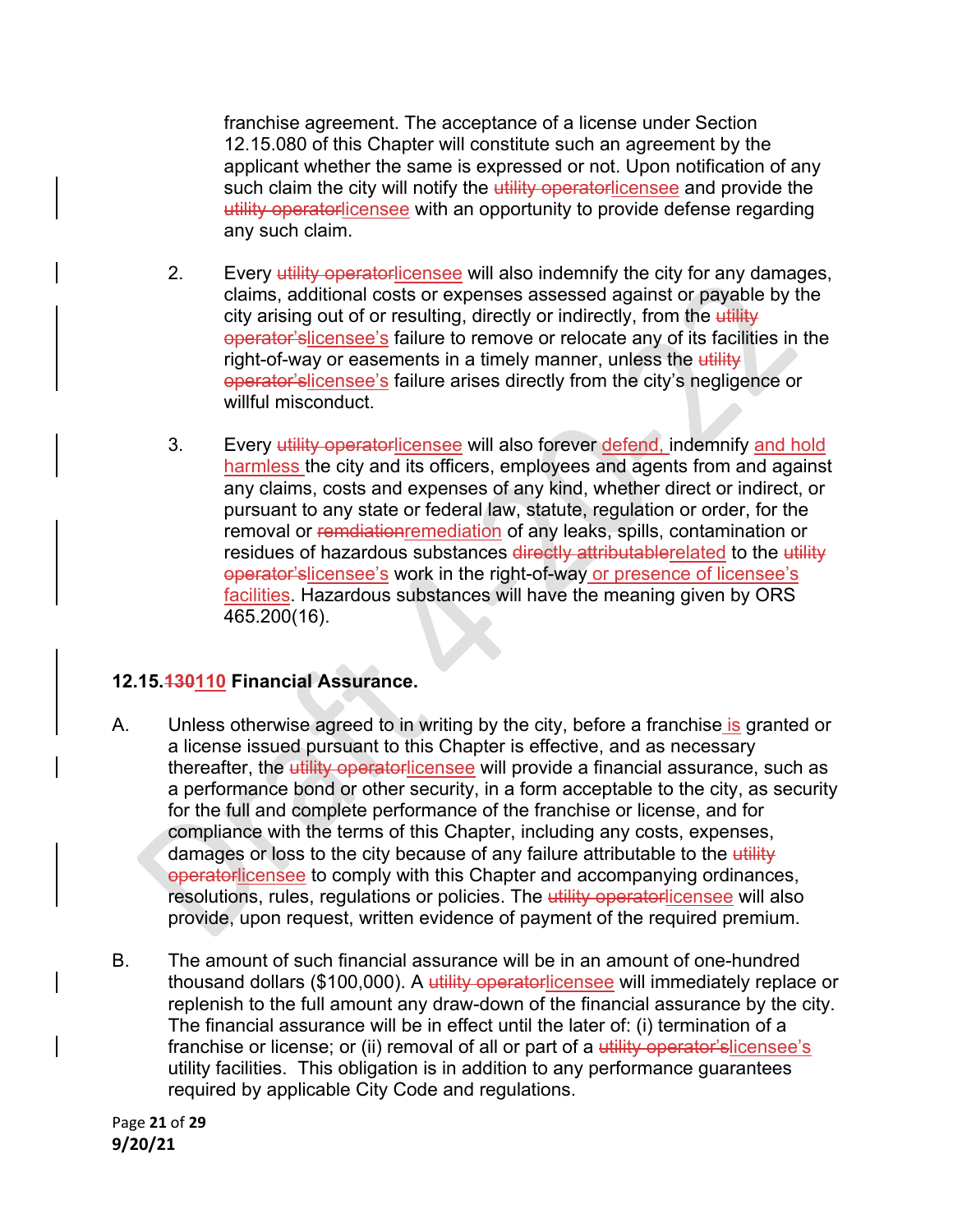- C. The financial assurance will contain a provision that it will not be terminated or otherwise allowed to expire without thirty (30) calendar days' prior written notice first being given to the city. The financial assurance is subject to review and approval by the City Attorney.
- D. In no event will the city exercise its rights under the financial assurance if a bona fide, good-faith dispute exists between the city and a utility operatorlicensee.

#### **12.15.**140 Compliance.

- A. Every utility operator will comply with all applicable state and federal laws and regulations, including regulations of any administrative agency, as well as all applicable ordinances, resolutions, rules, regulations and binding policies of the City, heretofore or hereafter adopted or established during the term of any license granted under this Chapter.
- utility operator will be relieved of its obligations to comply promptly with this Chapter by reason of any failure of the City to enforce prompt compliance. The City's failure to enforce will not constitute a waiver of any term, condition or obligation imposed upon the utility operator, nor a waiver of rights by the City or acquiescence in the utility operator's conduct. The acts or omissions of affiliates are not beyond the utility operator's control, and the knowledge of affiliates will be imputed to the utility operator.

#### **C. The Director will have authority to issue an administrative subpoena for the purpose of collecting any information necessary to enforce any provision of this Chapter.120 Confidential/Proprietary Information.**

If any person is required by this Chapter to provide maps, records, books, diagrams, plans or other documents to the city that the person reasonably believes to be confidential or proprietary, the city will take reasonable steps to protect the confidential or proprietary nature of the documents to the extent authorized by the Oregon Public Records Law, provided that all documents are clearly marked as confidential by the person at the time of disclosure to the city. The city will not be required to incur any costs to protect such documents, other than the city's routine internal procedures for complying with the Oregon Public Records Law.

#### **12.15.160130 Equal Employment Opportunity/Affirmative Action/Minority Business Enterprises.**

A. The utility operatorlicensee will fully comply with the equal employment opportunity requirements of local, state and federal law, and, in particular, Federal Communications Commission (FCC) rules and regulations relating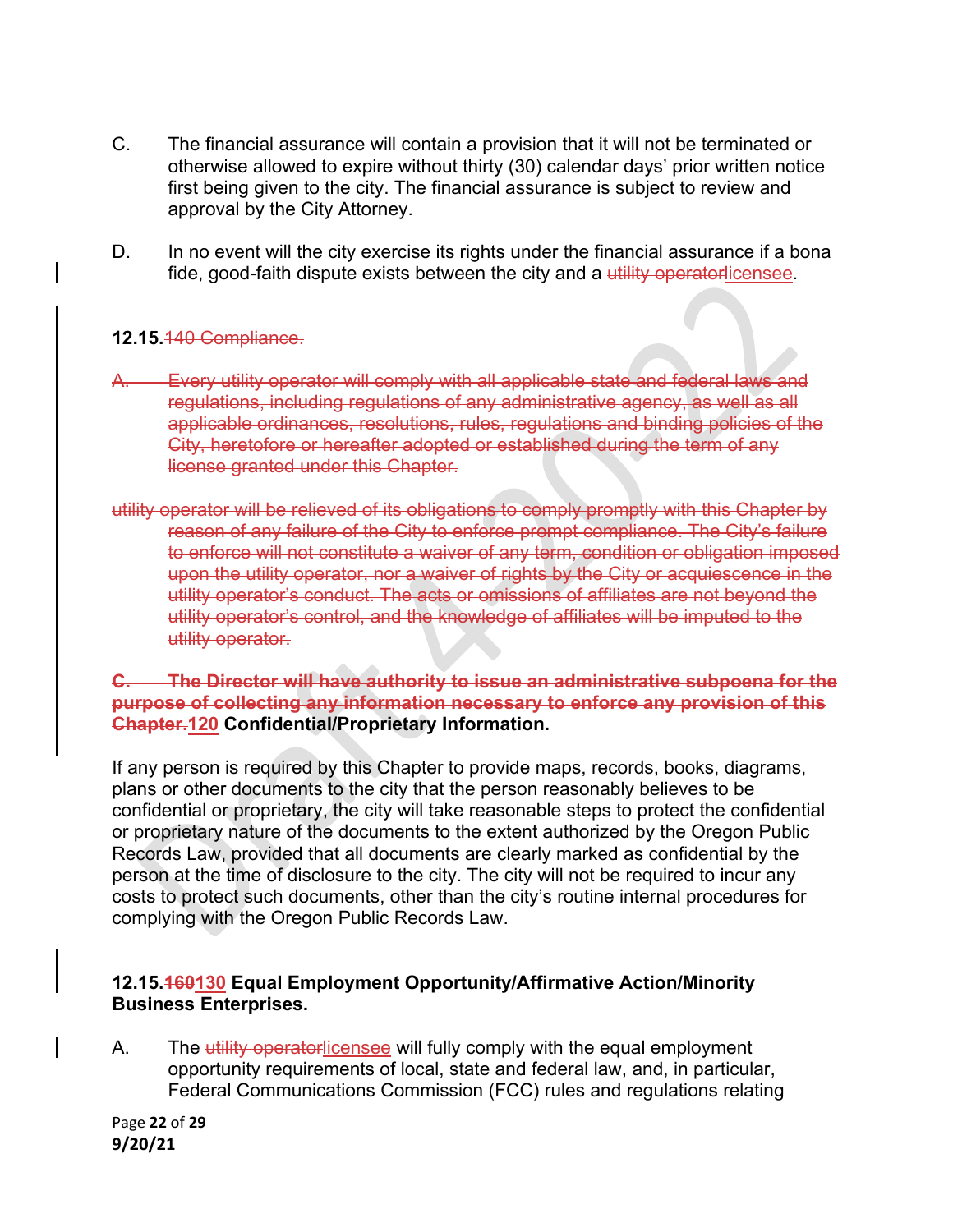thereto. Upon request by the city, a utility operatorlicensee will furnish the city a copy of the utility operator'slicensee's annual statistical report filed with the FCC, if applicable, along with proof of the utility operator'slicensee's annual certification of compliance. The utility operatorlicensee will immediately notify the city in the event the utility operatorlicensee is at any time determined to be out of compliance with the FCC rules or regulationsanother regulatory body.

- B. The utility operatorlicensee will maintain a policy that all employment decisions, practices and procedures are based on merit and ability without discrimination on the basis of an individual's race, color, religion or nonreligion, age, sex, gender identity, national origin, sexual orientation, limited English proficiency, marital status, family status or physical or mental disability. The utility operator'slicensee's policy will apply to all employment actions including advertising, recruiting, hiring, promotion, transfer, remuneration, selection for training, company benefits, disciplinary action, lay-off and termination.
- C. Affirmative Action. The utility operatorlicensee will carry out its equal employment opportunity policy by making a determined and good-faith effort at affirmative action to employ and advance in employment women, minorities and the physically and mentally disabled.
- D. Minority and Female Business Enterprises. The utility operatorlicensee will make determined and good-faith efforts to use minority and female business enterprises in its contracted expenditures including without limitation contracts for the acquisition of goods, services, materials, supplies and equipment used in the construction, maintenance and operation of its utility service system. If directed by the city, the utility operatorlicensee will participate in the City's Minority and Female Business Enterprise Certification Program.

# **12.15.140 Fee to Access and Use the Right-of-Way**.

- A. Every person subject to this Chapter will pay the fee to access and use the rightof-way for every utility service provided in the amount determined by ordinance of the City Council.
- B. Fee payments required by this Section will be reduced by any franchise or Utility License Law (Chapter 7.14) fee payments received by the city, but in no case will be less than zero dollars (\$0).
- C. Unless otherwise agreed to in writing by the city, the fees set forth in this Section will be paid quarterly, in arrears, for each quarter during the term of the license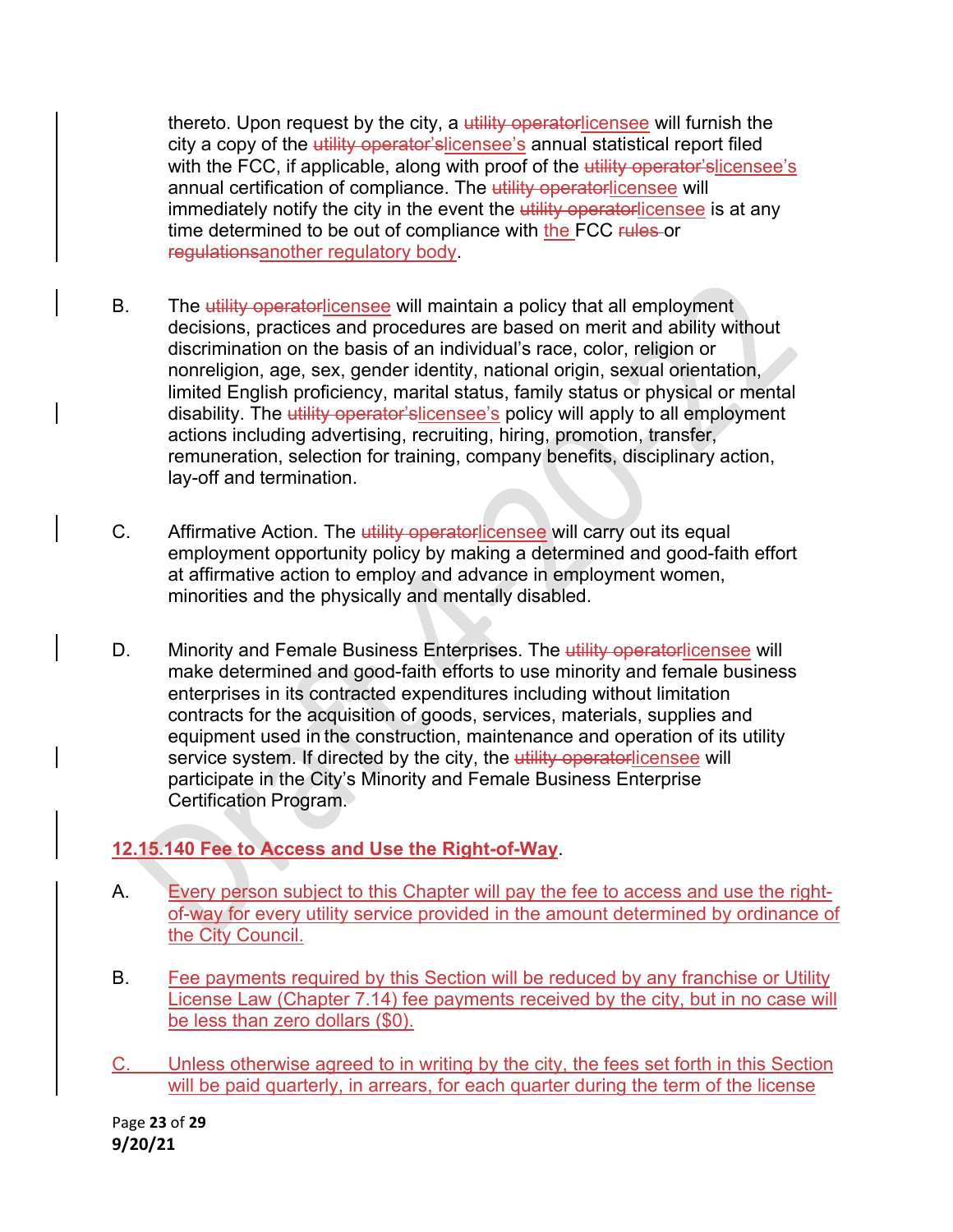within forty-five (45) calendar days after the end of each calendar quarter and will be accompanied by an accounting of gross revenue, if applicable, and a calculation of the amount payable, and be in a form satisfactory to the Director.

- D. The calculation of the fee required by this Section will be subject to all applicable limitations imposed by state or federal law.
- E. The city reserves the right to enact other fees and taxes applicable to the utility operators subject to this Chapter. Unless expressly authorized by the city in enacting such fee or tax, or required by applicable state or federal law, no utility operator may deduct, offset or otherwise reduce or avoid the obligation to pay any lawfully enacted fees or taxes based on the payment of the fees required by this Chapter.
- $E$ . Interest amounts properly assessed in accordance with this Section may only be reduced or waived by the Director for good cause, according to and consistent with written policies.
- G. No Accord. The city's acceptance of payment will not be construed as an accord that the amount paid is, in fact, the correct amount, nor as a release of any claim the city may have for further or additional sums payable.
- H. Fines on late remittances. Penalties and interest imposed by this Section are in addition to any penalties that may be assessed under other ordinances or regulations of the city.
	- a. Any person who has not submitted the required remittance forms or remitted the correct fees when due as provided in this Section will pay a penalty listed below in addition to the amount due:
		- First occurrence during any one calendar year; ten percent (10%) of the amount owed, or twenty-five dollars (\$25.00), whichever is greater.
		- Second occurrence during any one calendar year; fifteen percent (15%) of the amount owed, or fifty dollars (\$50.00), whichever is greater.
		- iii. Third occurrence during any one calendar year; twenty percent (20%) or the amount owed, or seventy-five dollars (\$75.00), whichever is greater.
		- iv. Fourth occurrence during any one calendar year; twenty-five percent (25%) of the amount owed, or one hundred dollars (\$100.00), whichever is greater.
		- 2. If the city determines that the nonpayment of any remittance due under this Section is due to fraud or intent to evade the provisions hereof, an additional penalty of twenty-five percent (25%) of the amount owed, or five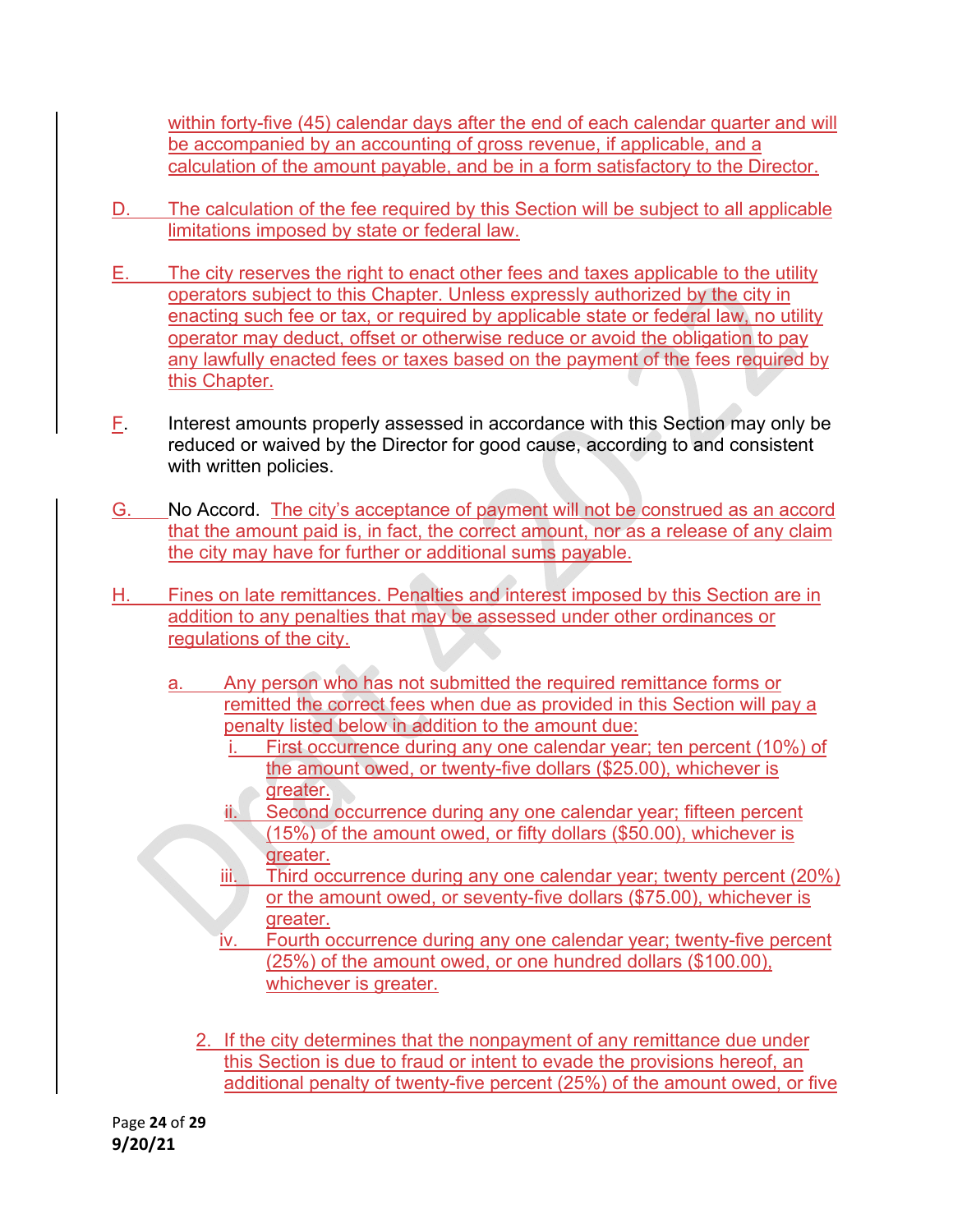hundred dollars (\$500.00), whichever is greater, will be added thereto in addition to other penalties allowed by law.

- 3. In addition to the penalties imposed, any person who fails to remit any fee when due as provided in this Section will pay interest at the rate of 1.5% per month or fractions thereof, without proration for portions of a month, on the total amount due (including penalties and fines), from the date on which the remittance first became delinquent, until received by the city.
- 4. Every penalty imposed, and such interest as accrues under the provision of this Section, will be merged with, and become part of, the fees required to be paid.

The city or its designee, in their sole discretion, will have the authority to reduce or waive the penalties, fines and interest due under Section 12.15.140.

# **12.15.150 Audits, Review and Information Requests.**

- Payment of the fee(s) under this Chapter will be subject to audit and review by the city for compliance. Any information requested or required by this Chapter will be delivered to the city, at no cost to the city.
- B. Within thirty (30) calendar days of a written request from the city, or as otherwise agreed to in writing by the city:
	- 1. Every licensee will deliver to the city information sufficient to easily demonstrate that the licensee is in full compliance with all the requirements of this Chapter, its franchise agreement, if any, including but not limited to payment of any applicable fees.
	- 2. Every licensee will make available for inspection by the city at reasonable times and intervals all maps, records, books, diagrams, plans and other documents with respect to its use of the right-of-way. Access will be provided within the city unless prior written arrangement for access elsewhere has been made and agreed to by the city.
	- 3. If any licensee fails, refuses or neglects to provide or make records available to the Director for determining licensee's compliance with this Chapter, including but not limited to the amount of fees due or payable, the Director may determine the amount of the fees due or payable based upon readily available facts and information. The Director will notify the licensee in writing of the amount of such fee so determined, together with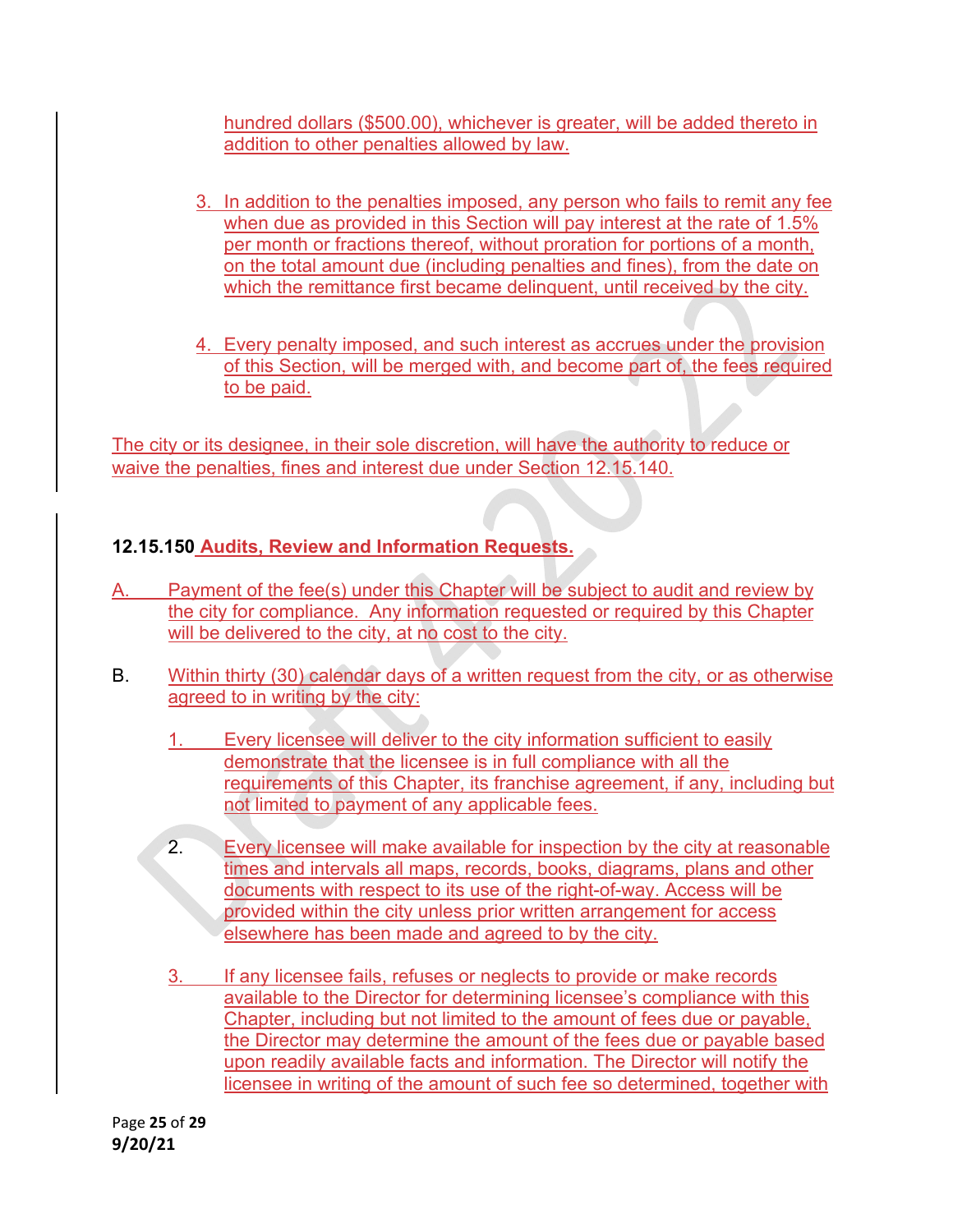any penalty or interest due. The total of such amounts will become immediately due and payable, together with any penalties or fines assessed by the Director.

- 4. Final audit determinations appealable to the Business License Appeals Board using the process set forth in City Code Section 7.02.290. The licensee must file a written appeal within thirty (30) calendar days of the date of the final audit determination letter. In such an appeal, the licensee will have the burden of establishing that the Director's determination is incorrect, either in whole or in part.
- 2.5. The filing of any notice of appeal to the Business License Appeals Board will not stay the effectiveness of the Director's determination unless the Business License Appeals Board so directs.
- C. Any underpayment, including any interest, penalties or fines, will be paid within thirty (30) calendar days of the city's notice to the licensee of such underpayment.
- D. Penalties. A penalty of five percent (5%) of any underpayment will be due within forty-five (45) calendar days of written notice from the city, if the city's review of payments under this Chapter discloses that a licensee has paid ninety-five percent (95%) or less of the principal amount owing for the period under review.
- E. If the city's review of payments under this Chapter discloses that a licensee has paid ninety-five percent (95%) or less of the principal amount owing for the period, the licensee will pay all costs incurred by the city for conducting the review.
- F. The Director may issue and seek enforcement of an administrative subpoena for the purpose of collecting any information necessary to enforce any provision of this Chapter. Licensee will comply with the administrative subpoena within sixty (60) days.

# **12.15.160 Compliance.**

- A. Every licensee will comply with all applicable state and federal laws and regulations, including regulations of any administrative agency, as well as all applicable ordinances, resolutions, rules, regulations and binding policies of the city, heretofore or hereafter adopted or established during the term of any license granted under this Chapter.
- B. No licensee will be relieved of its obligations to comply promptly with this Chapter by reason of any failure of the city to enforce prompt compliance. The city's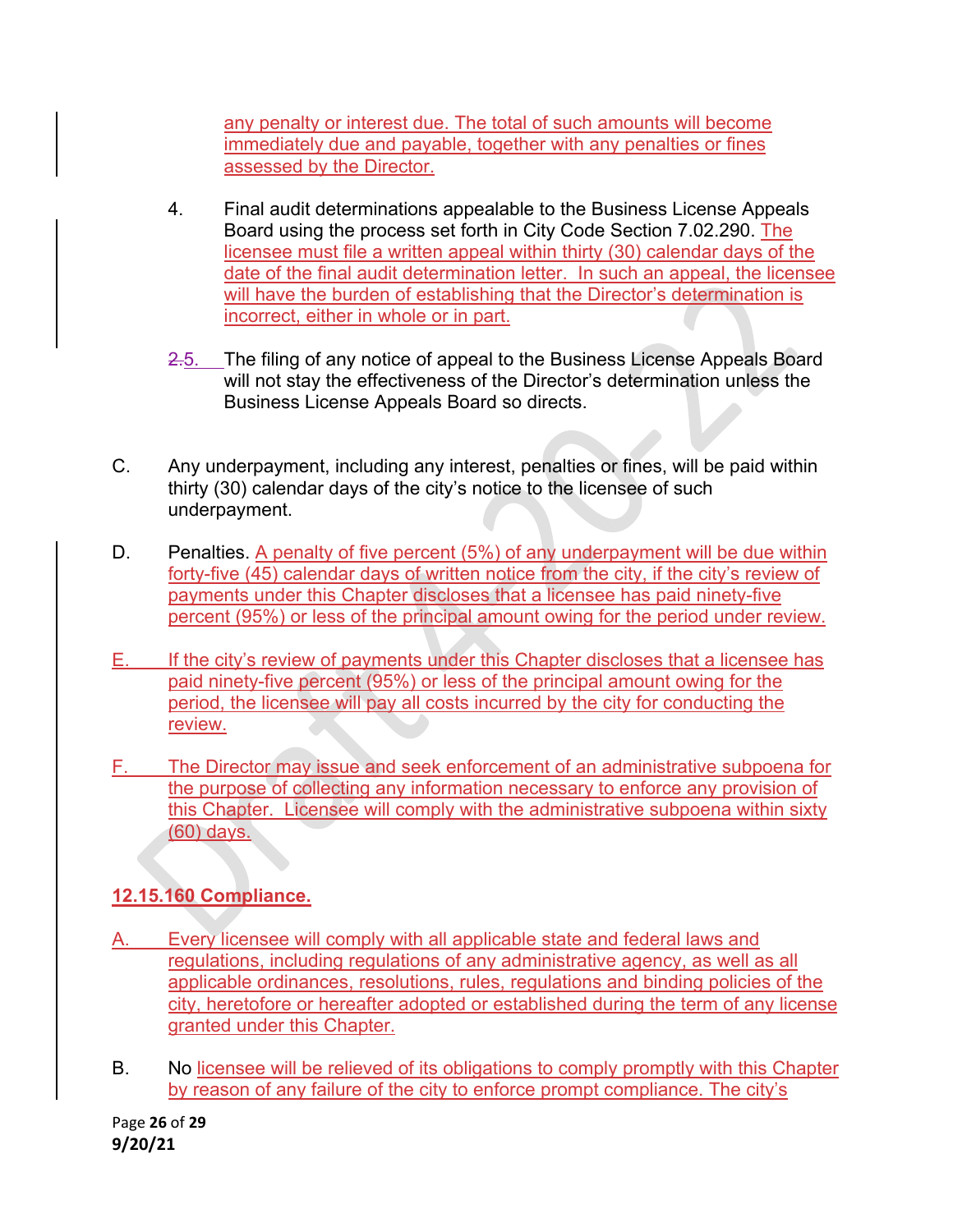failure to enforce will not constitute a waiver of any term, condition or obligation imposed upon the licensee, nor a waiver of rights by the city or acquiescence in the licensee's conduct. The acts or omissions of affiliates are not beyond the licensee's control, and the knowledge of affiliates will be imputed to the licensee.

# **12.15.170 Penalties.**

- A. The city will give the utility operatorlicensee written notice of any violations and provide a reasonable time (no less than twenty (20) and no more than forty (40) calendar days) for the utility operatorlicensee to remedy the violations. If the Director determines the utility operatorlicensee is guilty of violating any of the provisions of this Chapter or the license after the time to remedy has passed, the Director will consider the standards found in Subsection C of this Section and: (i) issue a hold on any permit applications filed by the utility operatorlicensee for work in the right-of-way; (ii) fine the utility operatorlicensee not less than one hundred dollars (\$100) nor more than one thousand dollars (\$1,000) for each offense; or (iii) both (i) and (ii). A separate and distinct offense will be deemed committed each day on which a violation occurs or continues.
- B. Violations of this Chapter include but are not limited to:
	- 1. Any failure to file a registration or license application at the time required under this Chapter or to promptly update registration or license information;
	- 2. Any failure to pay the right-of-way accessany fee required by this Chapter when due;
	- 3. Any failure to file the documentation required to accompany the right-ofway access fee, or fees;
	- 4. Any failure to provide or make available all maps, records, books, diagrams, plans or other documents maintained by the utility operator with respect to its utility services and facilities within the right-of-way;
	- 5. Any repeated failure to comply with this Chapter; and
	- 6. Any false statement on any registration or license application, on any documentation required to accompany the right-of-way fee, or in response to any audit or compliance investigation conducted under this Chapter.
- C. In assessing civil penalties under this Section, the Director will produce a written decision identifying the violation, the amount of the penalty and the basis for the decision. In making such determination, the Director will consider the following criteria: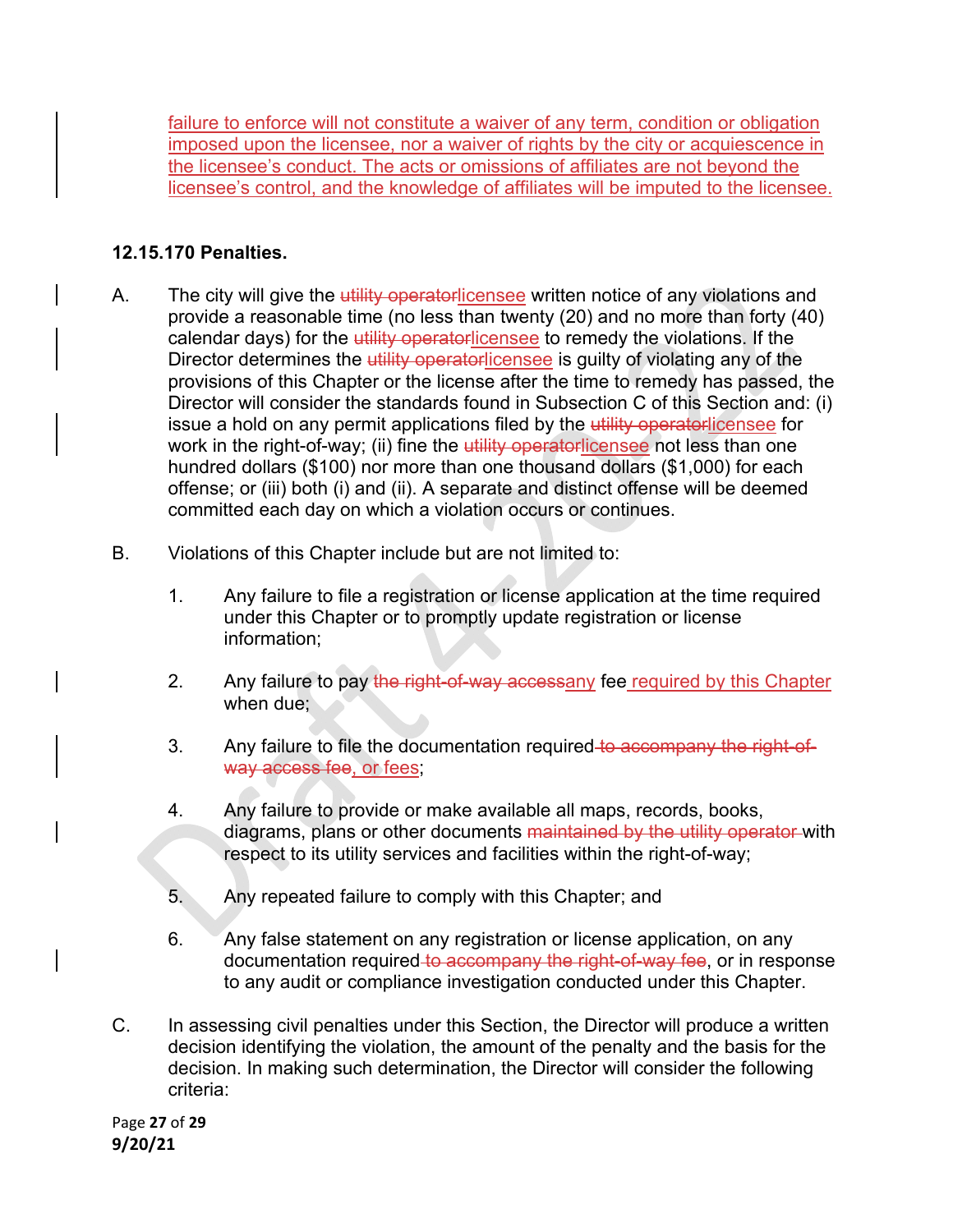- 1. The extent and nature of the violation;
- 2. Any impacts to the city or the general public resulting from the violation;
- 3. Whether the violation was repeated and continuous, or isolated and temporary;
- 4. Whether the violation appeared willful or negligent;
- 5. The city's costs of investigating the violation and correcting or attempting to correct the violation; and
- 6. Any other factors the Director deems relevant.
- D. The Director may reduce or waive any civil penalty for good cause, according to and consistent with written policies.
- E. Except as provided in Section 12.15.110150 B.4., a determination made by the Director is a quasi-judicial decision and is not appealable to the City Council. Appeals from any determination made by the Director will be solely and exclusively by writ of review to the Circuit Court of Multnomah County, as provided in ORS 34.010 to 34.100.
- F. Nothing in this Chapter will be construed as limiting any judicial or other remedy the city may have at law or in equity for enforcement of this Chapter.

## **12.15.180 Enforcement.**

In addition to other enforcement authority, upon written approval of the Commissioner in Charge, the Director may have the City Attorney institute legal proceedings to enforce this Chapter, or any determinations made by the Director under this Chapter.

## **12.15.190 Severability and Preemption.**

- A. The provisions of this Chapter will be interpreted to be consistent with applicable state and federal law, and will be interpreted, to the extent possible, to cover only matters not preempted by state or federal law.
- B. If any article, Section, Subsectionsection, subsection, sentence, clause, phrase, term, provision, condition, covenant or portion of this Chapter is for any reason declared or held to be invalid or unenforceable by any court of competent jurisdiction or superseded by state or federal legislation, rules, regulations or decision, the remainder of this Chapter will not be affected thereby but will be